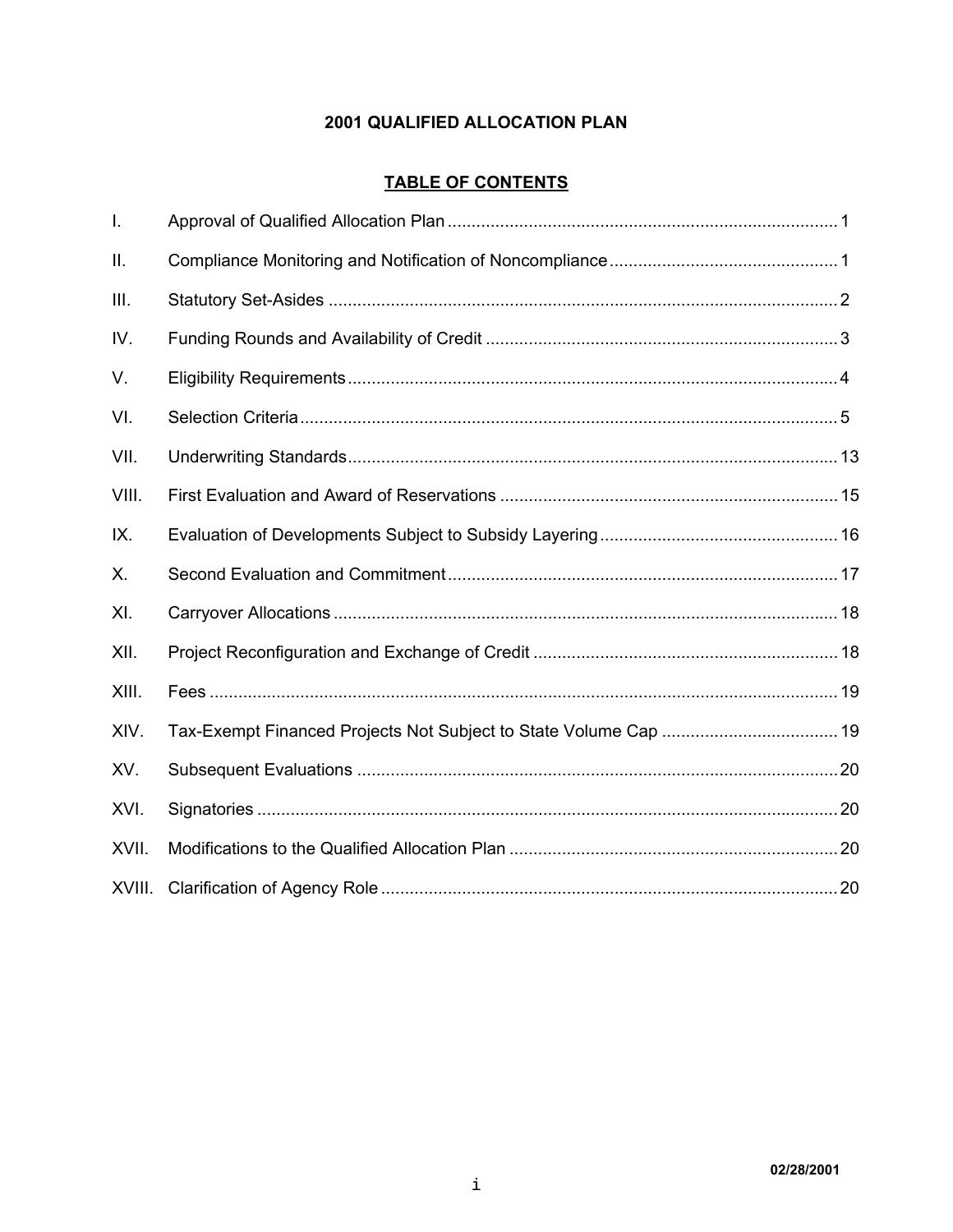#### 2001 QUALIFIED ALLOCATION PLAN STATE of MICHIGAN LOW INCOME HOUSING TAX CREDIT PROGRAM

# **I. Approval of Qualified Allocation Plan**

Pursuant to Section 42(m)(1)(A) of the Internal Revenue Code of 1986, as amended, and Section 22b(4) of Public Act 346 of 1966, of the State of Michigan, as amended, the Qualified Allocation Plan shall be prepared by the Authority, submitted to the legislature, and approved by the Governor after notice to the public and public hearing. Notice of the public hearing shall be published in four newspapers of general circulation throughout the state at least fourteen days prior to the public hearing. Comments received shall be taken into consideration and a written summary of such comments shall be provided to the Governor together with the request for approval of the Plan. Low income housing tax credit dollars shall be allocated in accordance with this Plan, and any amendments thereto.

# **II. Compliance Monitoring and Notification of Noncompliance**

Owners receiving a tax credit allocation shall be required to follow the requirements outlined in the Authority's Requirements and Procedures for Monitoring Compliance.

# A. Owner Responsibilities

Owners must keep records on file for six years after the due date (with extensions) for filing the federal income tax return for that year. The records for the first year of the credit period must be kept for six years after the due date (with extensions) for filing the federal income tax return for the last year of the compliance period. These records must include: the total number of residential rental units in the building (including the number of bedrooms and the size in square feet of each unit); the percentage of residential rental units in the buildings that are low-income units; the rent charged on each residential rental unit in the building; the number of occupants in each low-income unit if rent is determined by the number of occupants in each unit; the low-income unit vacancies in the building and information that shows when and to whom the next available units were rented; income certifications of each low-income tenant and the documentation to support the certification; the eligible basis and qualified basis of the building at the end of the first year of the credit period; and the character and use of the nonresidential portion of any building included in the project's eligible basis.

Owners must keep, for inspection by the Authority, the original local health, safety or building code violation reports or notices that are issued by the state or local government unit. These reports may be destroyed following an inspection by the Authority and notification to the owner that the violations have been corrected. Code violation reports must be retained for uncorrected violations.

Owners must submit to the Authority on an annual basis the following: an Owner Certification Form certifying that for the preceding twelve month period the project met certain conditions outlined in Section 42; a Tenant Income and Rent Report stating the number of qualifying units; information on each low-income tenant, the number of bedrooms in each unit, the rent charged for each unit, and any other information as set forth on the form.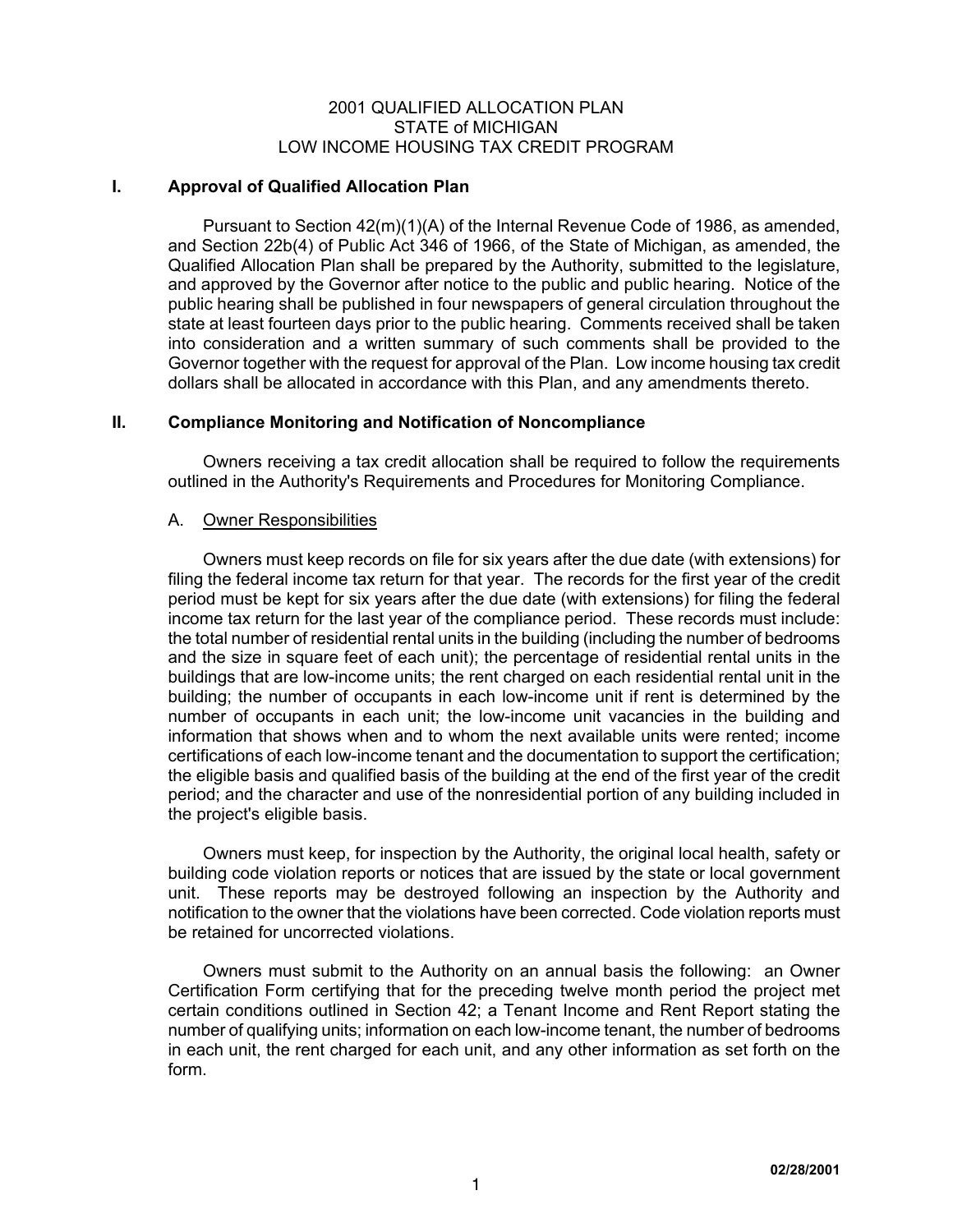# B. Authority Responsibilities

Each year the Authority will review the Owner Certification Forms and Tenant Income and Rent Reports for compliance with program requirements.

The Authority, or its authorized agent, will physically inspect 20% of the low-income units in a project and will inspect the low-income certification, the documentation the owner has received to support that certification, and the rent record for 20% of the low-income units no later than the end of the second calendar year following the year the last building in the project is placed in service.

The Authority, or its authorized agent, will conduct a physical inspection of all buildings and 20% of the low-income units in a project, and will inspect the low-income certification, the documentation the owner has received to support that certification, and the rent record for 20% of the low-income units at least once every 3 years.

The Authority retains the right to perform an on-site inspection of any low-income building at any time during the compliance period for low-income housing tax credit.

The Authority shall retain records of noncompliance or failure to certify for six years after its filing of a Form 8823. The Authority shall retain all certifications and records for not less than three years from the end of the calendar year in which they are received.

# C. Notification of Noncompliance

Should any of the submissions required herein, including the Owner Certification, the Tenant Income and Rent Report, and/or income certifications, supporting documentation, and rent records, not be submitted in a timely fashion, or should there be omissions, the Authority shall, within 45 working days, notify the owner in writing, requesting such information. The owner will have 20 working days in which to provide the information, after which the Authority shall notify the Internal Revenue Service of the owner's failure to provide the required information.

Should the Authority discover, as a result of an inspection or review, or in any other manner, that the project is not in compliance with Section 42, or that credit has been claimed or will be claimed for units which are ineligible, the Authority shall notify the owner within 45 working days. The owner will have 20 working days in which to commence appropriate action to cure such noncompliance. The owner shall have a maximum of 90 days from the date of notice to the owner to cure the noncompliance. The Authority shall notify the Internal Revenue Service, utilizing Form 8823, no later than 45 days after the end of the correction period, and no earlier than the end of the correction period, of the nature of the noncompliance and will indicate to the Service whether or not the owner has made appropriate corrections. In extraordinary circumstances, and only if the Authority determines that there is good cause, an extension of up to six months to complete a cure for noncompliance may be granted.

# **III. Statutory Set-Asides**

The legislature of the State of Michigan has statutorily created certain "set-asides" (see Section 22b(5) of P.A. 346 of 1966, as amended), based on housing needs within the state. The following set-aside percentages of the state's total credit ceiling for a calendar year have been established: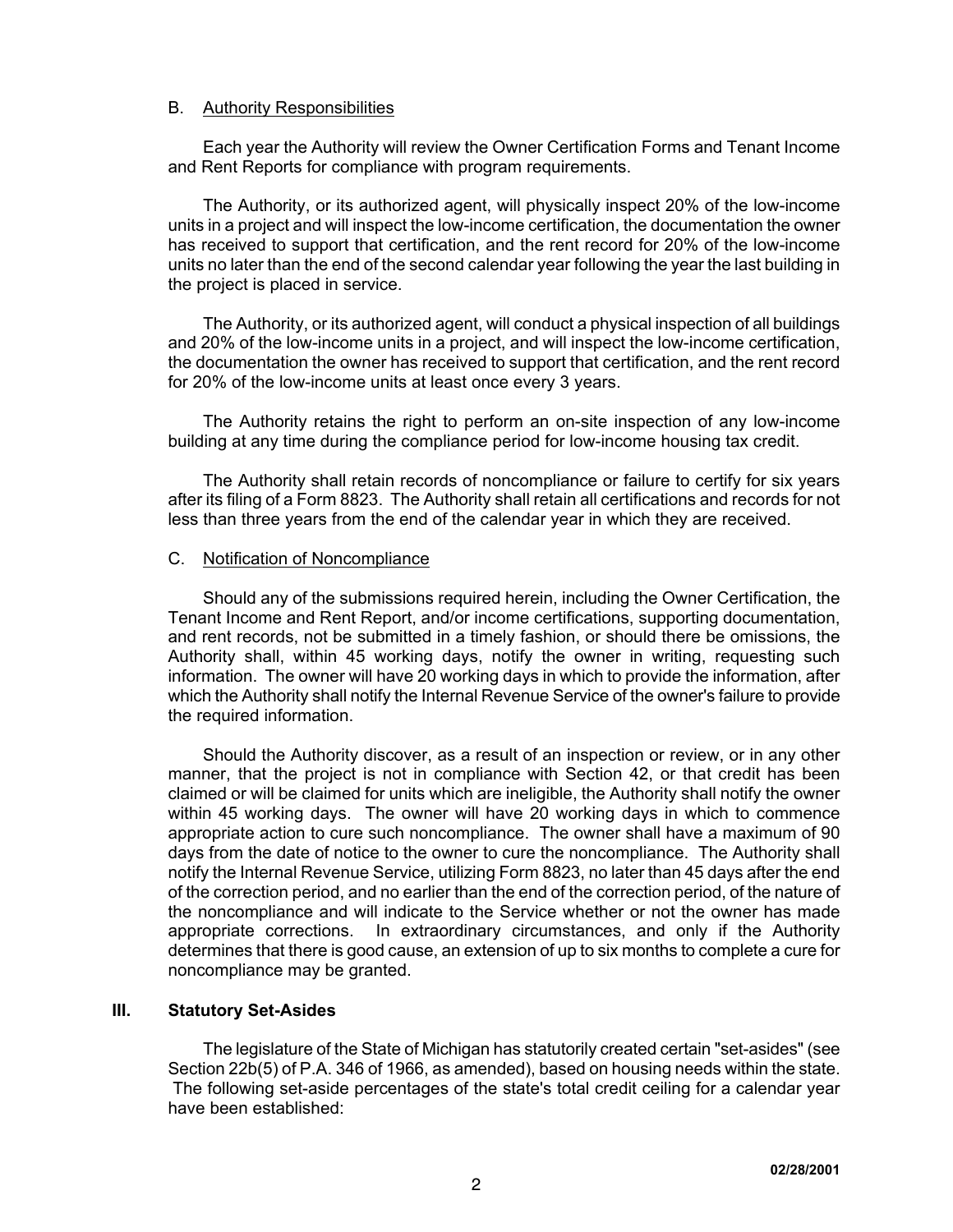# **Qualified nonprofit organization pursuant to**

**Section 42 of the Internal Revenue Code- - - - - - - - - - - - - - - - - - - - not less than 10% Rural Housing Service Projects** (Defined as projects that: 1) will be located in an area other than a metropolitan county; 2) will be funded by a federal program for the development of rural housing; and 3) will be financed by loans that are guaranteed by Rural Housing Services or a successor agency. RHS 515 projects will be awarded credit before projects with RHS 538 loan guarantees) **- - - - - - - - - - - - - - - - - - - - - - - not less than 10% Housing projects in eligible distressed areas- - - - - - - - - - - - - - - - not less than 30% Housing projects for the elderly- - - - - - - - - - - - - - - - - - - - - - - - - - - - not less than 10%** (Defined as projects in which 100% of the units will be occupied by a single person who is 55 years of age or older or a household in which at least one member is 55 years of age or older and all other members are 50 years of age or older)

All set-asides will be met on a round-by-round basis. With the exception of the nonprofit set-aside, if the amount of low income housing tax credit dollars set aside in these categories has not been allocated before October 1 of the year in which that credit amount is authorized, the Authority may reapportion unallocated credit amounts thereafter. For purposes of meeting these set-asides, projects will be counted in only one category.

Applications, when received, will be placed into the appropriate set-aside categories, if applicable, for scoring in accordance with the selection criteria set forth in the Plan.

# **IV. Funding Rounds and Availability of Credit**

There will be two funding rounds with the percentage of tax credit dollars available to be reserved as follows: example and the percentage of the Percentage of the Percentage of the Percentage of the  $P$ 

| Application Due Date | <b>Expected Award Date</b> | of Tax Credits<br>Available |  |  |
|----------------------|----------------------------|-----------------------------|--|--|
| March 15             | <b>Approximately May 1</b> | 50%                         |  |  |
| July 15              | Approximately September 1  | 40%                         |  |  |

Applications must be received in the Authority's Lansing office no later than 5:00 p.m. on the application due date of the funding round. In the event that date falls on a Saturday, Sunday, or a public holiday, applications will be due the next work day.

To the extent that there is available tax credit after September 1, Reservations and Carryover Allocations may be awarded to projects that have been determined in a previous funding round to be eligible for credit, but for which no credit was previously available. If there are no such projects, or if sufficient credit is or becomes available, a funding round will be held no later than November 1 for projects that demonstrate ability to obtain a Carryover Allocation no later than December 31 of the calendar year.

The remaining 10% of credit shall be available until September 15 for projects of eleven units or less that meet the requirements for allocation under this Plan or for increases in eligible basis not in excess of 5% beyond those amounts initially reserved. These projects will not be subject to funding rounds; however, credit must be requested in writing prior to September 15. Projects of 12 or more units may not be purposely divided to qualify under the hold back.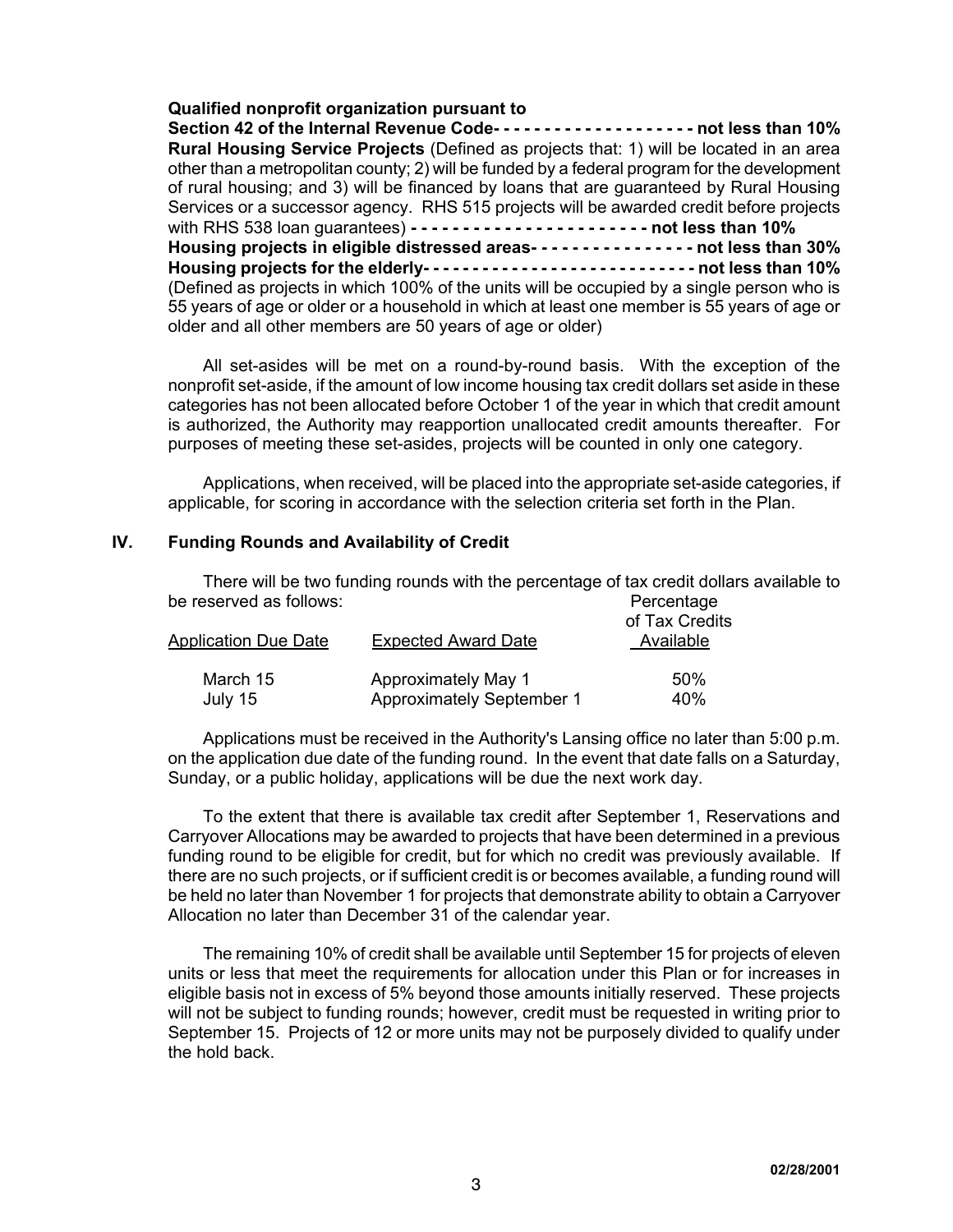Generally, no more than 10% of the state's annual credit ceiling shall be allocated to acquisition and rehabilitation of already existing non "troubled" low income units.

# **V. Eligibility Requirements**

When an application is received, it shall first be reviewed for eligibility to be scored and ranked. In order to be eligible for scoring and ranking, the application must be on a completed form prescribed by the Authority, and must include the following: mandatory exhibits as prescribed in the application, in tabs as outlined therein:

- 1) Evidence of site control and ability to keep same for the shorter of 120 days from the date of application submission or until December 31.
- 2) Evidence from the municipality of the property's current zoning designation and what, if any, steps are in process to obtain proper zoning for the proposed development; evidence from the municipality and/or utility companies regarding the availability of utilities.
- 3) Level I environmental review in accordance with ASTM standards or, if determined by the Level I or the Authority, a Level II together with remediation plan if necessary, costed in detail and accounted for in the sources and uses Statement. Projects will be rejected if the Level I does not meet ASTM standards or if the Authority determines that additional testing is necessary.
- 4) Evidence of submission of application(s) to a mortgage lender(s): in the case of a RHS project, the completed AD 622 form or a letter signed by an official of RHS stating the amount of the loan, term, and interest rate; in the case of conventional financing, documentation from the lender(s) stating that a formal application for construction and permanent financing has been submitted and is under serious consideration; and in the case of an Authority financed project, evidence that the project has passed initial determination.
- 5) A market study which indicates the housing needs of low income individuals in the area to be served by the project, that is completed in accordance with the Authority's guidelines. The market study must be prepared by an Authority approved market analyst and must be acceptable to the Authority. This may result in adjusted rents for purposes of feasibility. Projects will be rejected if the market study is deemed insufficient by the Authority.
- 6) Pro forma financial projections.
- 7) Sources and uses of funds Statement.
- 8) Title Insurance Commitment dated within six months of the date of the application submission.
- 9) Documentation of federal tax-exempt status, if applying under the non-profit set-aside.
- 10) Executed agreement between the sponsor and the non-profit if applicable and, if applying under the non-profit set-aside, or for points.
- 11) A narrative description of the project which includes the type of project; location; type of financing; tenants served, bedroom mix; local, federal or state subsidies; and any other relevant descriptive information.
- 12) For acquisition/rehabilitation projects of existing low income units financed by HUD, RHS, or MSHDA, an application for transfer of physical assets must have been submitted to the financing agency, and accompany the tax credit application.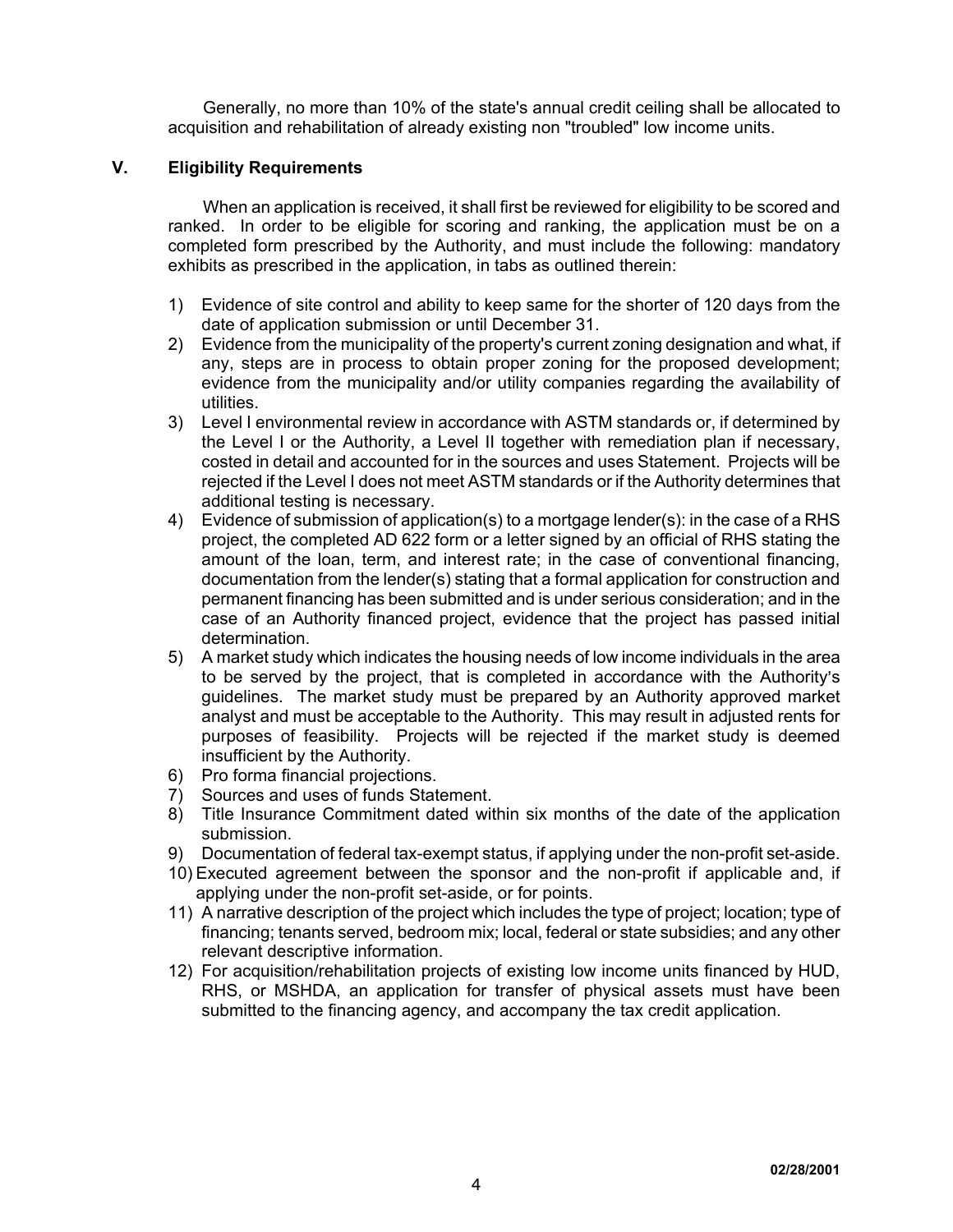Less than complete applications may be deemed ineligible and may be returned to the applicant without being ranked or scored. The Authority may request additional material if a project scoring within funding range faces possible rejection because of an oversight. Requested material must be submitted within ten days. Under no circumstances will it be used to change a project score.

# **VI. Selection Criteria**

# A. Project Location

The legislature of the State of Michigan has statutorily created two "set-aside" categories for use of the tax credit based on a project's location. These are the 5% Rural Housing Service set-aside, and the 30% set-aside for projects located in "eligible distressed areas" as defined in P.A. 346 of 1966, as amended. The purpose of these set-asides is to assure that the low income housing tax credit will be used to create and to preserve affordable housing opportunities for both urban and non-urban citizens of the State. Additionally, the "housing needs score" (see below) takes into account project location. Consequently, no specific points are awarded hereunder for geographic area.

# B. Housing Needs Characteristics

All applications will be scored for housing needs characteristics with a maximum of 35 points. Utilizing specific measurable and objective factors, need will be measured both on a census tract level with a maximum of 20 points, and on a county wide level, with a maximum of ten points. Projects located in central cities will receive 5 points.

# C. Locality/Neighborhood

1. A project application which submits evidence of local support in the form of tax abatement may receive from 1 to 5 points for an elderly project and from 1 to 10 points for a family/handicapped/transitional and/or/homeless project. These points will be available only to projects that have not previously had the benefits of tax abatement (i.e. no points will be awarded under this category to acquisition and/or rehabilitation projects for which tax abatement has previously been in place.)

The following points will be awarded under the highest applicable category, not under multiple categories.

|                                                                                                                                                                                                                                                           | <b>Elderly Project</b> | Family/handicapped/<br>transitional/and/or<br>homeless Project |
|-----------------------------------------------------------------------------------------------------------------------------------------------------------------------------------------------------------------------------------------------------------|------------------------|----------------------------------------------------------------|
| Letter of support from local municipality                                                                                                                                                                                                                 | 1 Point                | 2 Points                                                       |
| Letter from municipality stating the steps<br>that have been undertaken in PILOT<br>approval process, and the date that the<br>PILOT is expected to be approved<br>(must be for at least 15 years and on<br>approving body's agenda to receive<br>points) | <b>3 Points</b>        | 4 Points                                                       |
| To reactive any points for toy obotament, any project openific toy obotament                                                                                                                                                                              |                        |                                                                |

To receive any points for tax abatement, any project specific tax abatement

**02/28/2001**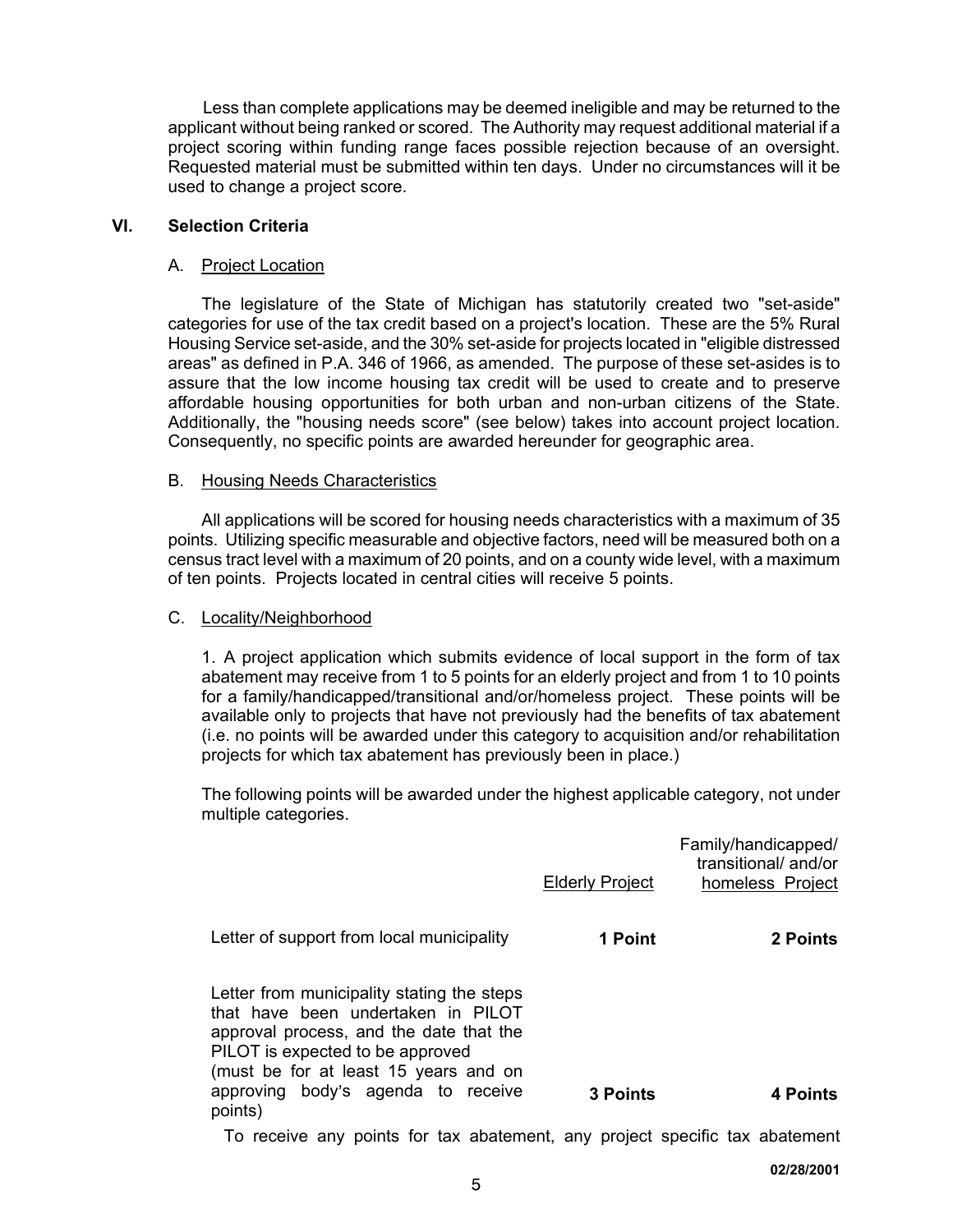ordinance or area-wide tax abatement ordinance with a qualifying resolution submitted with an application must meet Authority requirements and must state the length of time the PILOT will be in effect. Projects located in the City of Detroit must submit the project specific tax abatement resolution or a copy of the Detroit tax abatement ordinance, and a letter from the City of Detroit stating that the project is eligible for tax abatement.

Project specific tax abatement ordinance in place for at least

15 years **5 Points 10 Points**

2. An application for a project that is to be located within the boundaries of an Empowerment Zone or Enterprise Community. **20 Points**

3. An application for a project that is to be located within the boundaries of a renaissance zone. **20 Points**

A maximum of 50% of the annual tax credit authority will be reserved for these projects in any calendar year.

4. An application for a project located in a county that currently has fewer than 100 tax credit units that have been allocated. **10 Points**

#### D. Project Characteristics

Preference will be given to projects serving the lowest income tenants and projects obligated to serve qualified tenants for the longest time periods. Additionally, the creation of additional low income units within the State is the highest priority in Michigan, while the preservation of existing low income units which are in need of significant repair in order to achieve or maintain the habitability of the units, or projects which have a high probability of being converted to market rate units, is another stated priority in Michigan. Therefore, project applications will be given points for the following:

1. Projects creating additional low income units, both newly constructed units and the addition of units to low income stock through rehabilitation where units have been unavailable for low income occupancy for at least one year. **20 Points**

2. The preservation of already existing low income units which are within two years of any permitted prepayment or equivalent loss of low income use restrictions and which will remain low income for the longer of fifteen years or the length of the mortgage.

#### **15 Points**

## **-OR-**

The preservation of already existing low income units provided the rehabilitation will repair or replace components that are: i) in immediate need of repair or replacement; or ii) substantially functionally obsolete or will provide modifications or betterments consistent with new code requirements or the Authority's design requirements.

#### **15 Points**

ACQUISITION CREDIT WILL ONLY BE ALLOCATED TO PROJECTS WHICH MEET ONE OF THE TWO PRESERVATION CATEGORIES DESCRIBED ABOVE.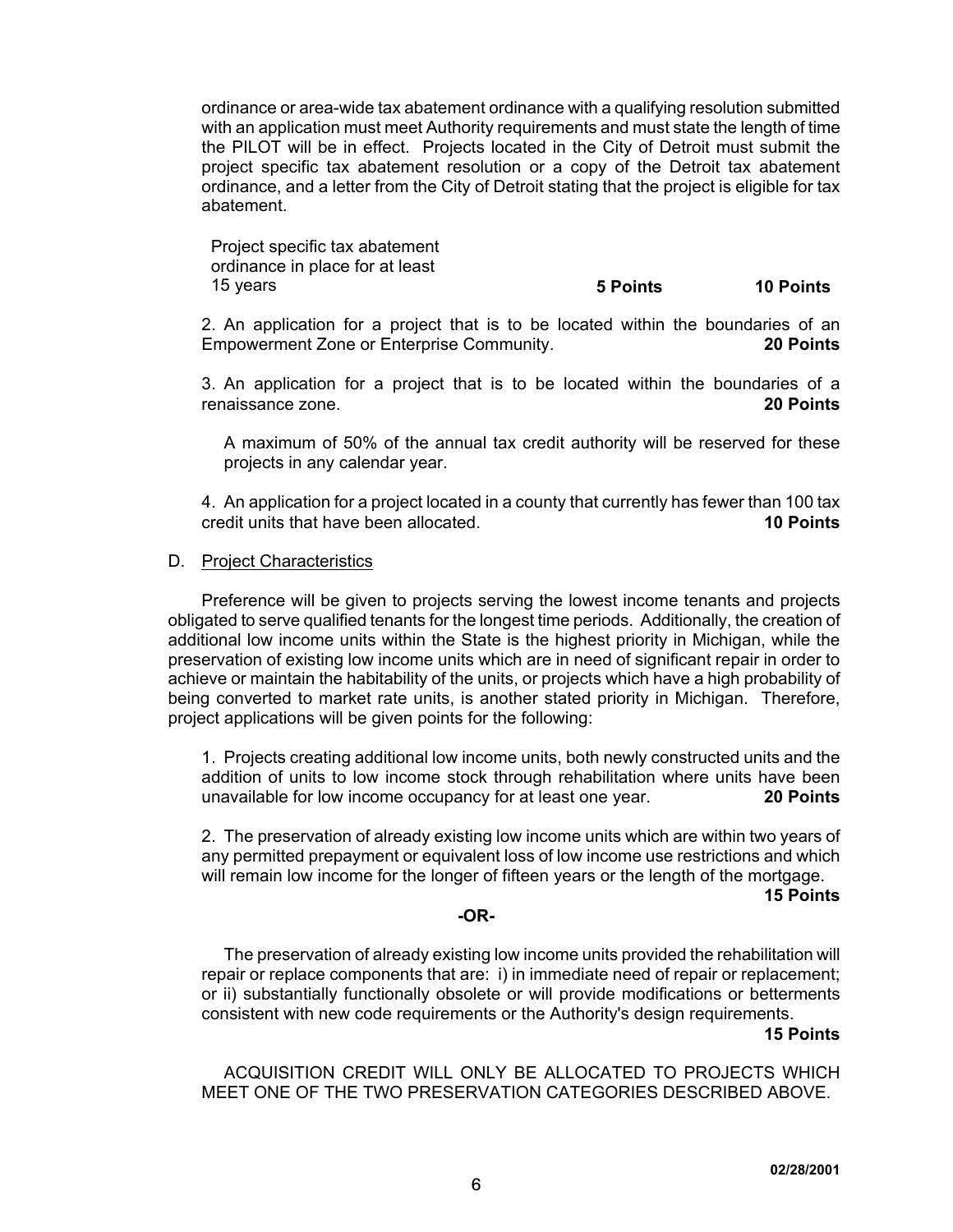3. Use of financing or contributions from federal, state, or local sources where the credit is needed to make a project feasible or to serve very low income families (e.g., HOME, CDBG, etc.). Evidence of the financing must be submitted with the application. Points will be awarded only for long-term permanent financing.

Projects utilizing federal, state, or local financing for 10% - 40% of the project costs **2 or 5 Points**

Projects utilizing federal, state, or local financing for more than 40% of the project costs. **5 or 10 Points**

4. Projects that reserve at least 10% of the two and/or three bedroom units for households with children will receive 5 points. These points will not be available to projects serving the elderly. **5 Points**

5. Projects serving the elderly, that qualify for the elderly set-aside, will receive 5 points for providing community space for use by tenants. To receive points, the community room must, at a minimum, be sized at 15 square feet per residential unit. It may be used for activities such as dining, crafts, exercise, medical clinic, socializing, or any other activity or use that may benefit elderly tenants. **5 Points**

6. Projects that agree to sell the rental units to eligible tenants at the end of the initial low income use period will receive 3 points. These points will be available only for single family or townhouse units and such other criteria as the authority may prescribe.  **3 Points** 

The maximum permitted number of total units in any project is 150, except for rehabilitation projects utilizing already existing structures. Sponsors may submit only one application per phase per calendar year if the combined total number of units is more than 150.

#### E. Sponsor Characteristics

No one sponsor will be eligible to receive Reservations for more than an aggregate of 20% of the annual per capita tax credit dollars in a calendar year.

No one sponsor will be allowed to submit more than five new applications in either funding round.

1. Sponsors proposing projects utilizing existing housing that is located in an area for which a community revitalization plan is in place and who can demonstrate that the proposed development contributes to the revitalization plan. **5 POINTS**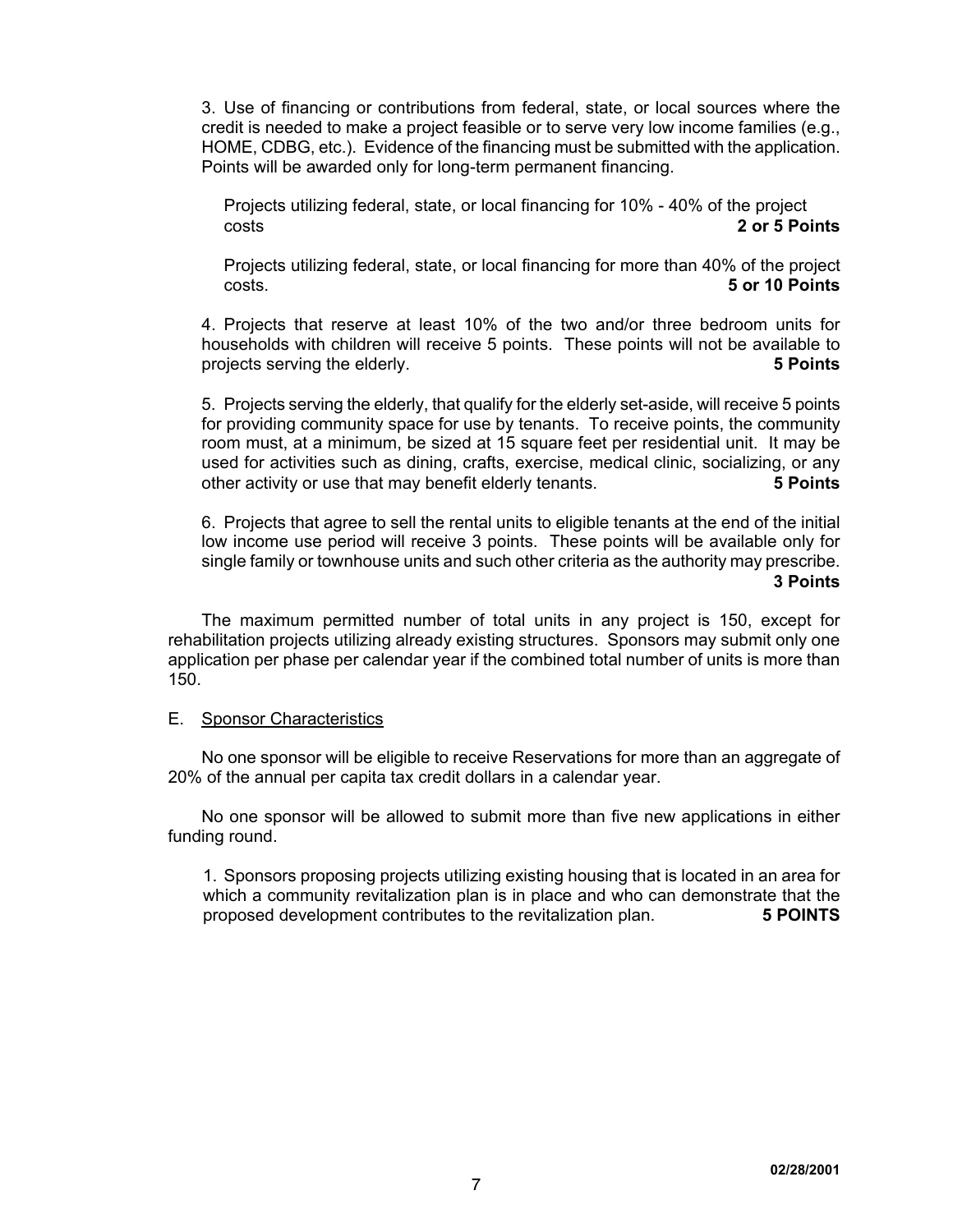2. Previous successful participation by a general partner or member of a limited liability company in the proposed development and that has a general partner interest in a development utilizing the Low Income Housing Tax Credit Program or other programs producing low-income housing will receive the following points under the highest applicable category **not** under multiple categories.

| Projects of 6 units or less placed in service for 3 years in states other than<br>Michigan. | 1 Point          |
|---------------------------------------------------------------------------------------------|------------------|
| Projects of 6 units or less placed in service for 3 years in Michigan.                      | 2 Points         |
| Projects over 6 units placed in service for 1 - 3 years in states other than<br>Michigan.   | <b>3 Points</b>  |
| Projects over 6 units placed in service for 1 - 3 years in Michigan                         | 5 Points         |
| Projects over 6 units placed in service for 3 years in states other than<br>Michigan        | <b>7 Points</b>  |
| Projects over 6 units placed in service for 3 years in Michigan                             | <b>10 Points</b> |

3. Previous successful participation by management agent in managing low-income housing tax credit projects, with at least three years of experience. Points will be awarded only if the date in which management began of such project(s) is included in the application, and will be awarded under the highest applicable category, not under multiple categories.

Management of projects of 6 units or less for at least 3 years. **1 Point** 

Management of projects over 6 units for at least 3 years in states other than Michigan. **3 Points**

Management of projects over 6 units for at least 3 years in Michigan. **5 Points**

4. Poor previous participation on the part of the sponsor. This includes, but is not limited to, failure to utilize a Commitment or Allocation of credit, failure to meet requirements necessary to obtain a Carryover Allocation after notification has been provided to the Authority that the requirements would be met, inability to complete a previous project within three years of first submission, foreclosure or granting of a deed in lieu of foreclosure, failure to submit Owner's Certification and monitoring information, repeated failure to submit required documentation in a timely manner, or serious and repeated violation of program requirements as determined by the Authority. **This will be in effect for a two year time period. 20 Negative Points**

Projects submitted from sponsors that currently have projects that are out of compliance will not be accepted until the non-compliance is corrected.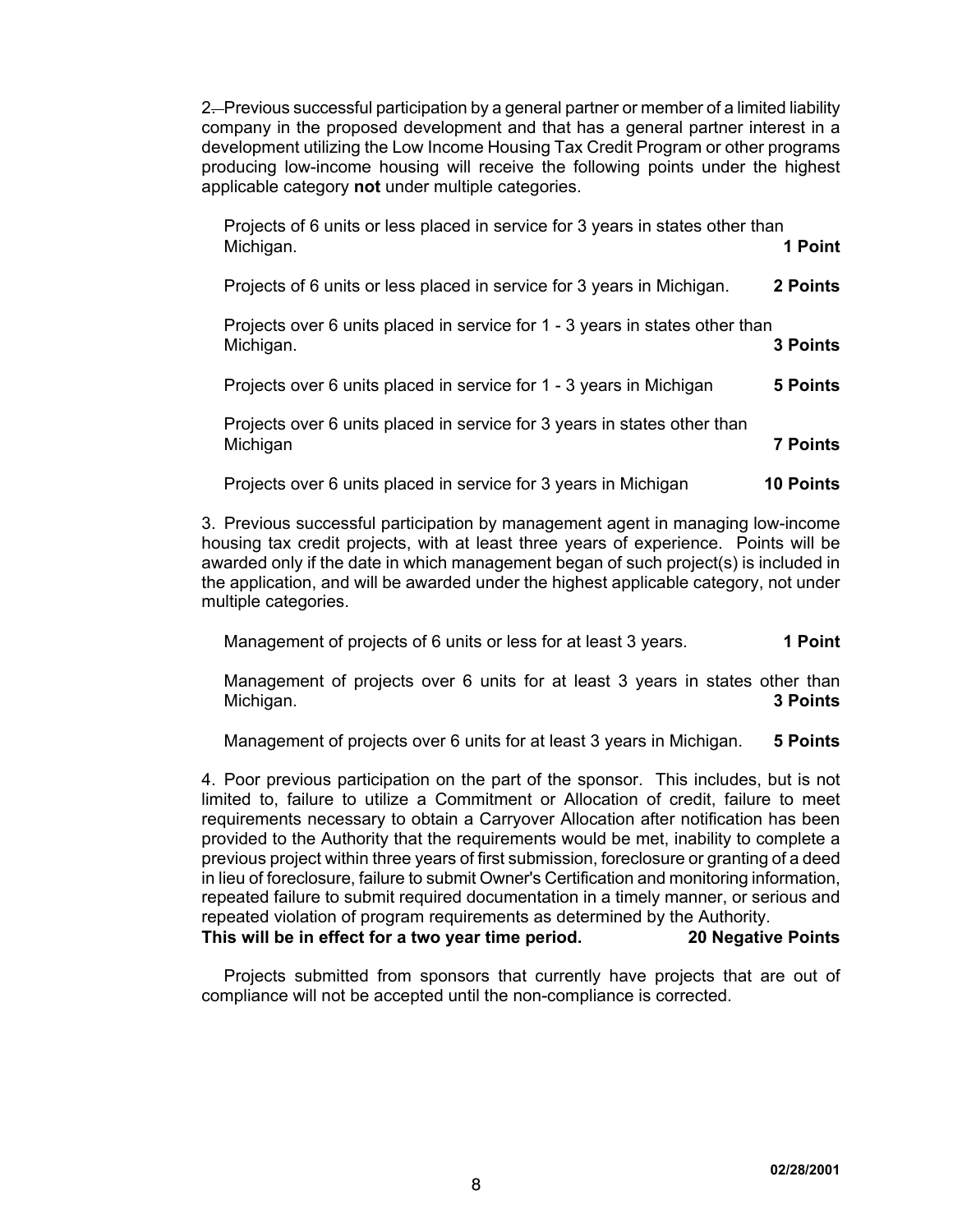Each sponsor must submit a signed affidavit stating that neither it nor any affiliated company is banned or involved in litigation with any other allocating agency at the time of application, or if one of the above is true, stating the details of the banning or litigation. A sponsor that is banned from participation in the tax credit program in another state will be banned from submitting an application for the same period of time. Involvement in litigation will not automatically result in a returned application, but the Authority will review the facts and circumstances surrounding the litigation.

Misrepresentation of this or of a sponsor's or management company's previous experience with low income housing will result in a rejected application.

5. Poor previous participation on the part of the management agent. This may include, but is not limited to, failure to provide correct information on monitoring reports, failure to verify and/or calculate tenant income and rents in accordance with federal regulations, or serious and repeated violation of program requirements as determined by the Authority.

# **This will be in effect for a two year time period. 10 Negative Points**

## 6. Affirmative Fair Housing Marketing Plan

The Fair Housing Act prohibits discrimination in the sale, rental, financing, or other services related to housing on the basis of race, color, religion, sex, handicap, familial status, or national origin. Under the act, the Authority has a duty to administer programs which affirmatively advance fair housing. To assist the Authority in this duty, applications that include a formal Affirmative Fair Housing Marketing Plan may be eligible to receive points. This plan is designed to assure that persons who are members of racial or ethnic groups (who would not otherwise apply for occupancy in a housing project because of existing neighborhood racial or ethnic patterns, site locations, or other factors) are made aware of the available housing, feel welcome to apply for the housing, and have the opportunity to rent the housing.

The Affirmative Fair Housing Marketing Plan (AFHMP) shall at a minimum address the following issues:

Identification of the target population (racial or ethnic group(s)) least likely to apply to the project within the market area.

Identification of concrete and credible outreach efforts including a budget designed to carry out the AFHMP.

Identification of what positions within the management company will carry the responsibility to implement the AFHMP.

Description of the level of minority employment within the management agency and what are the company's fair housing, equal employment policies.

Description of what the management company's previous experience has been in implementing AFHMPs.

**1 - 5 Points**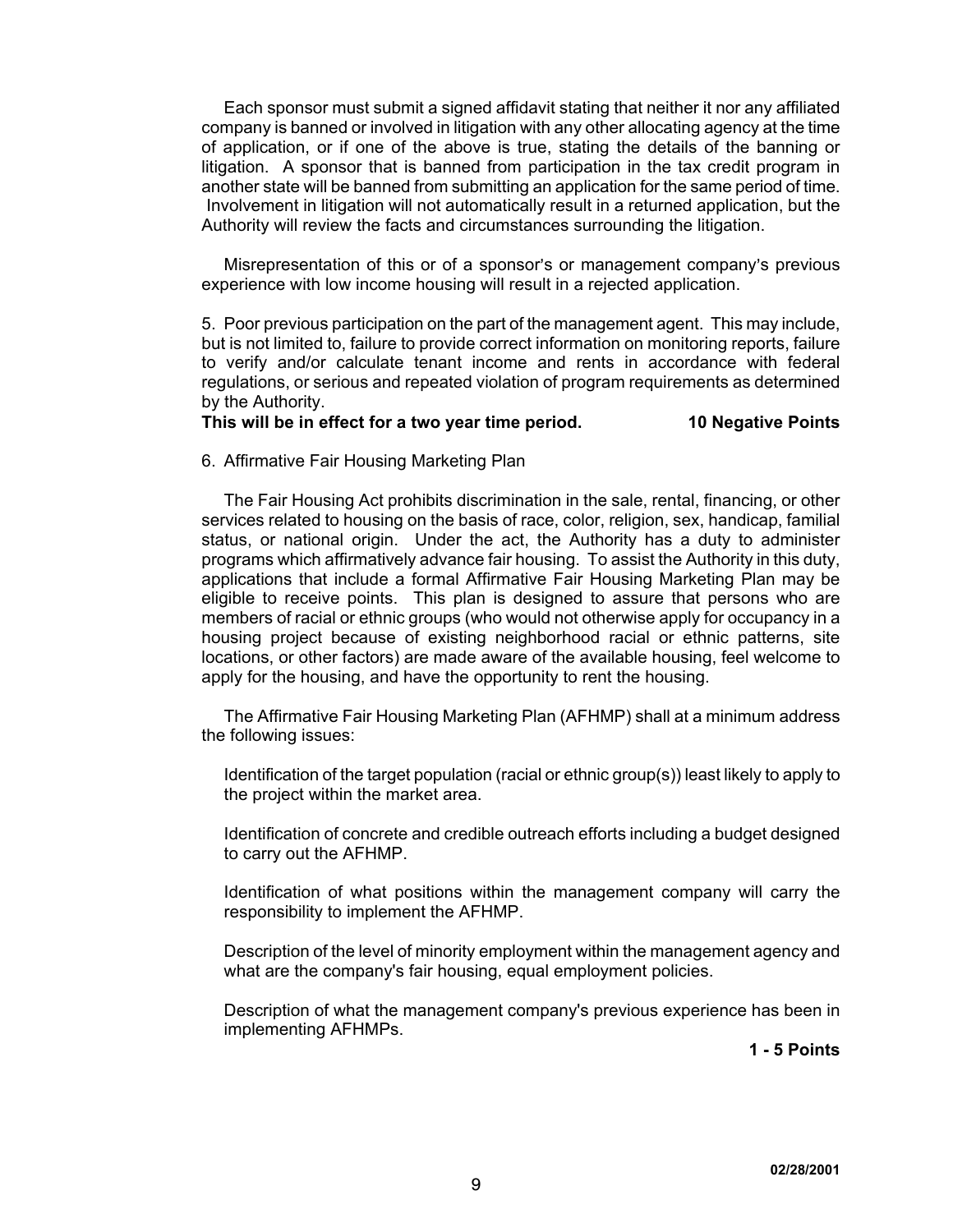# F. Participation of Nonprofit Organizations

Projects involving nonprofit ownership will receive 5 points if **all** of the following criteria are met:

- 1. The nonprofit must be a  $501(c)(3)$  or  $501(c)(4)$  entity.
- 2. The nonprofit must be a local, community based organization with representation on its governing board from the local community in which the project is to be located, or representatives of the population which it serves.
- 3. The nonprofit must be organized in the State of Michigan, and must be in good standing.
- 4. The nonprofit must not be affiliated with or controlled by any for-profit organization.
- 5. No individuals or entities involved with or related to any potential for-profit participant in the development may be involved with or related to the creation or management of the nonprofit.
- 6. The nonprofit must have been engaged in the business of fostering low-income housing in its geographic area of operation, or fostering housing for the population which it serves, for a minimum of one year.
- 7. The nonprofit must have more than a 50% general partner interest in the proposed project, have a concomitant interest in the developer fee, and must be the managing general partner of the project.
- 8. The nonprofit must be actively involved with the local community in which the project is located.
- G. Tenant Populations with Special Housing Needs

1. Projects specifically and entirely designed to serve persons with special needs who receive substantial support services as a result of a contract (or equivalent relationship) with a local service provider which are new construction of 30 or fewer units, or are rehabilitation projects regardless of the number of units, may receive 25 points.

2. Projects not specifically and entirely designed to serve persons with special needs, but that agree to set aside units according to the following table, for tenants with special needs receiving substantial services as a result of a contract (or equivalent relationship) with a local service provider, may receive 10 points:

| 30 or fewer total project units - |                          | 2 units |
|-----------------------------------|--------------------------|---------|
| 31-50 total project units         | $\overline{\phantom{0}}$ | 3 units |
| 51-100 total project units        | $\overline{\phantom{0}}$ | 5 units |
| over 100 total project units      | $\overline{\phantom{0}}$ | 7 units |

To receive points under this category, an applicant must submit documentation at application, including a plan outlining the services to be provided, a budget to support the plan, and such other items as are required.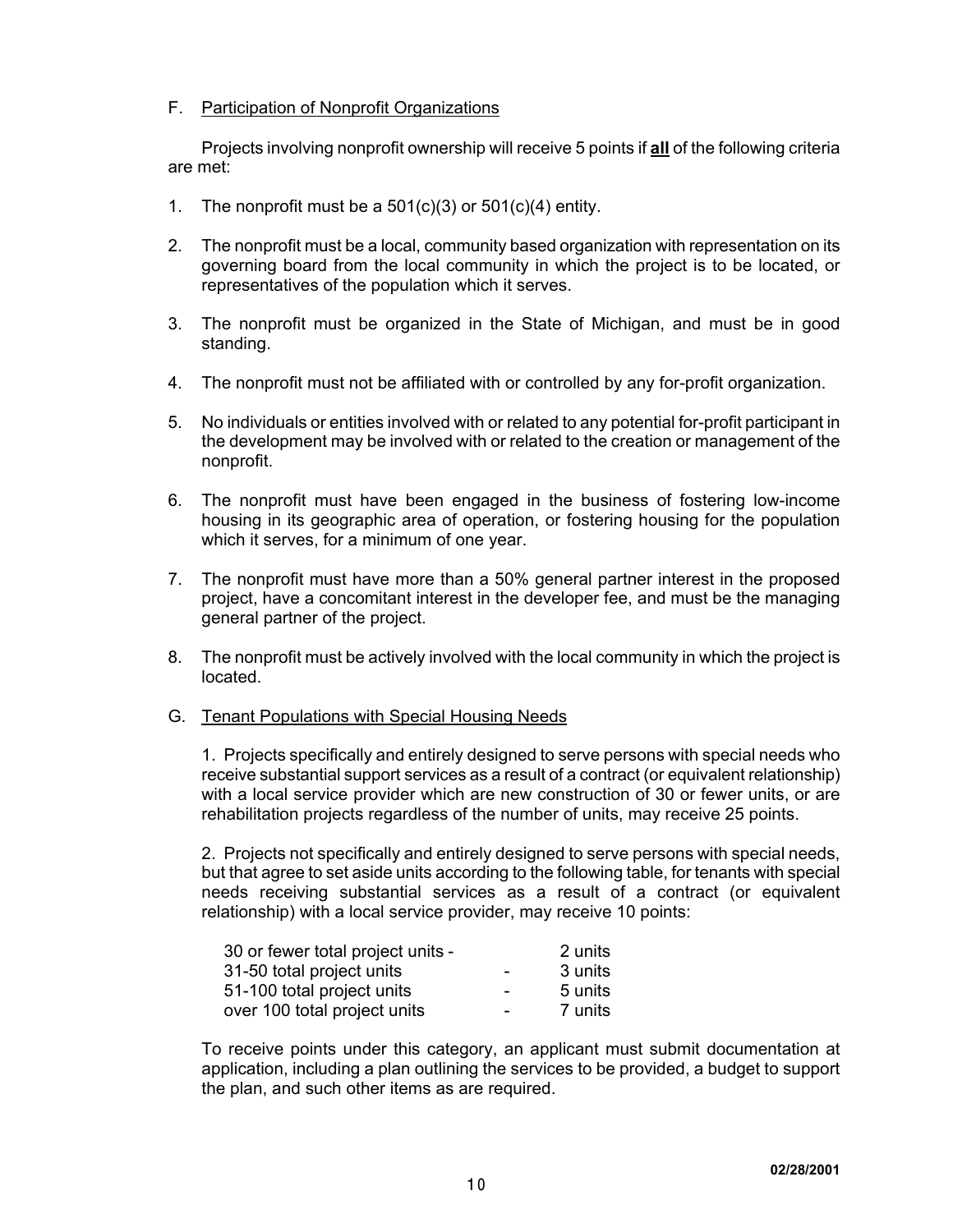# H. Bonus Points

1. Bonus points for projects creating additional low income units may be awarded for a project's Readiness to Proceed as evidenced by submission at application stage of all of the following:

- firm commitment and certification of all federal, state, and local financing or contributions which will apply to the project;
- firm commitment for construction and permanent financing; (for RHS projects, the 1944-51 or a letter signed by an official of RHS which commits funds to the project; for conventional construction and permanent financing, letters of commitment from the lender which are accepted by the sponsor, or signed mortgage documents; for authority financing, a copy of the Mortgage Loan Feasibility Resolution);
- $\bullet$  all necessary local approvals, including zoning, (for rehabilitation projects a letter from the municipality must be submitted, stating that the zoning is compatible with the proposed use of the buildings);
- the project specific tax abatement ordinance or an area-wide tax abatement ordinance with a qualifying resolution which meet authority requirements, (for projects located in the City of Detroit, the project specific tax abatement resolution, or the Detroit tax abatement ordinance and a letter from the City of Detroit stating that the project is eligible for tax abatement; and
- final site plan approval (for rehabilitation projects, a letter from the municipality indicating that the relevant board or commission of the municipality has reviewed the proposal, including the level of rehabilitation work to be completed, the site, and that no further plan approvals are necessary); and
- formation of ownership entity (documentation submitted to the Corporation and Land Development Bureau, where applicable).

Projects receiving points under this category will be required to proceed to closing and disbursement of the construction loan or equity syndication proceeds and, within 120 days of the issuance of the Reservation by the Authority, to provide the Authority with:

- i) a copy of the final executed partnership agreement if syndication has occurred;
- ii) a record of the disbursement of the equity or construction loan;
- iii) a copy of the recorded notice of commencement (or evidence that the notice has been received for recording);
- iv) a copy of the recorded deed to the property (or evidence that the deed has been received for recording);
- v) a copy of all building permits necessary to begin construction, or a letter from the municipality stating that the permits will be issued upon payment of fees; and for rehabilitation projects;
- vi) a copy of the appraisal; and
- vii) a copy of the capital needs assessment.

In the event no construction financing is to be involved, construction must begin within 120 days. Failure to close within this time period will result in forfeiture of the Reservation. **25 Points**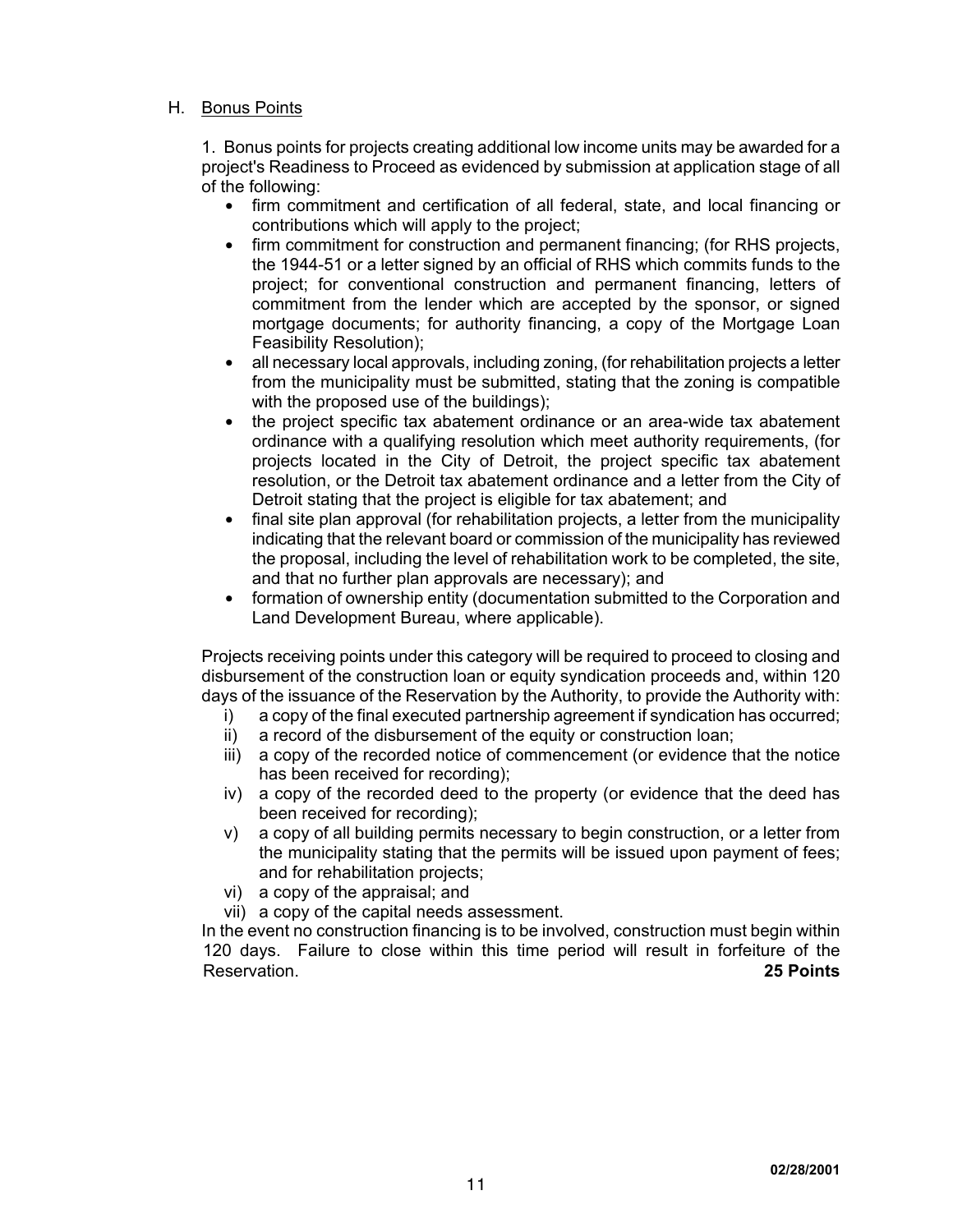2. If a project does not have all items required for readiness points, it may receive points for the following; however, a project receiving readiness points will **not** be awarded additional points under these categories:

Projects that have obtained a firm commitment for construction financing which is accepted by the sponsor (for Authority financing, a copy of the Mortgage Loan Feasibility Resolution) will receive the following points **5 Points**

A project application that includes evidence from the municipality that the proposed site is already properly zoned for the intended use.

These points will be available for rehabilitation projects only if a letter from the municipality is submitted with the application stating that the zoning is compatible with the proposed use of the building(s) as a tax credit project.

#### **5 Points**

A project application that includes evidence from the municipality that the proposed site has received site plan approval.

These points will be available for rehabilitation projects only upon submission at application of a letter from the municipality indicating that the relevant board or commission of the municipality has reviewed the proposal, including the level of rehabilitation work to be completed, the site, and that no further plan approvals are necessary. **5 Points**

#### I. Preference Points

Once a project application has been scored according to the above Selection Criteria, additional preference points will be awarded based on the statutory preferences of Section 42 of the Internal Revenue Code. The following preference points will be available, it being understood that the sponsor must demonstrate that the project will be financially feasible at the levels chosen:

1. For each year beyond the initial fifteen years that the owner agrees, through the vehicle of a recorded use restriction, to serve qualified low income tenants in at least the original minimum set aside percentage, the application will receive 1 point, up to a maximum of 30 points for 45 years, or 35 points if in perpetuity.

2. Preference points for projects will be awarded to projects according to the table below insofar as the owner also agrees to restrict rents for those tenants to 30% of the applicable imputed household income for the applicable bedroom size. **Both income and rents for these purposes will be based on statewide median income. No points will be awarded for units serving tenants at income and rent levels higher than 50% of statewide median (in no event can credit be awarded to units where income and rent levels exceed 60% of area median).** The lower rent targeting must be evenly distributed among bedroom types. A project may receive up to 50 points for this category.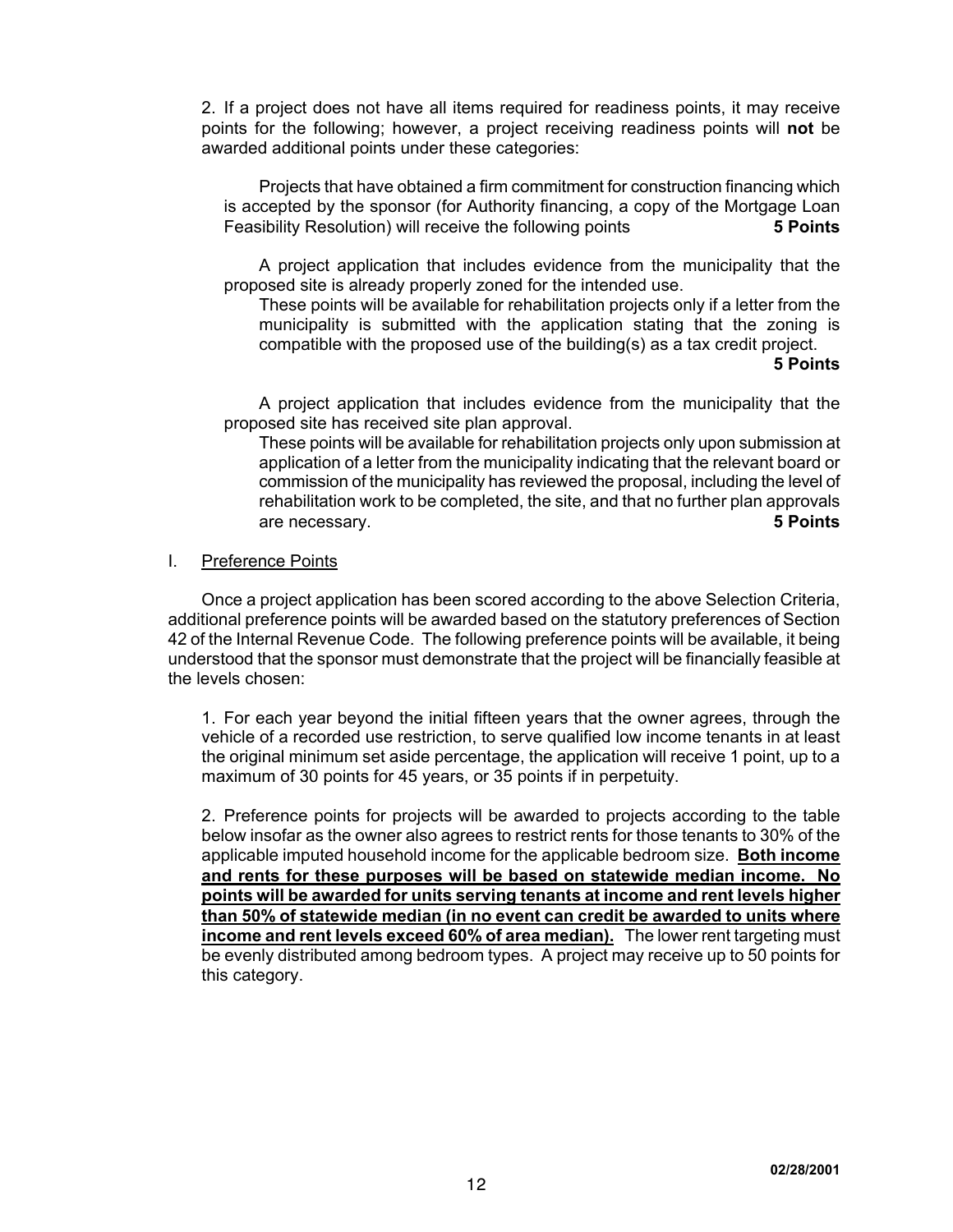|                    |    | 50   | 45   | 40   | 35   | 30   | 25   | 20   |
|--------------------|----|------|------|------|------|------|------|------|
|                    | 50 | 25   | 27.5 | 30   | 32.5 | 35   | 37.5 | 40   |
|                    | 45 | 22.5 | 25   | 27.5 | 30   | 32.5 | 35   | 37.5 |
| PERCENT OF         | 40 | 20   | 22.5 | 25   | 27.5 | 30   | 32.5 | 35   |
| <b>LOW INCOME</b>  | 35 | 17.5 | 20   | 22.5 | 25   | 27.5 | 30   | 32.5 |
| <b>TENANTS TO</b>  | 30 | 15   | 17.5 | 20   | 22.5 | 25   | 27.5 | 30   |
| <b>TOTAL UNITS</b> | 25 | 12.5 | 15   | 17.5 | 20   | 22.5 | 25   | 27.5 |
|                    | 20 | 10   | 12.5 | 15   | 17.5 | 20   | 22.5 | 25   |
|                    | 15 | 7.5  | 10   | 12.5 | 15   | 17.5 | 20   | 22.5 |
|                    | 10 | 5    | 7.5  | 10   | 12.5 | 15   | 17.5 | 20   |
|                    | 5  | 2.5  | 5    | 7.5  | 10   | 12.5 | 15   | 17.5 |

# PERCENT OF MEDIAN INCOME

Points will not be adjusted upward for income and rent restrictions that fall between the percentages outlined on the table.

3. Projects promoting economic integration by serving market rate tenants (non tax credit units) will be awarded points as follows:

At least 20% market-rate units...... **5 Points**

The market rate units must be evenly distributed among bedroom types and buildings, except for elderly projects.

4. Projects located in a qualified census tract, for which a community revitalization plan is in place and that can demonstrate that the proposed development contributes to the revitalization plan. **5 POINTS**

## **VII. Underwriting Standards**

The Authority will perform an evaluation of the project costs to determine reasonableness as compared to other projects in similar areas. Generally, costs in excess of 110% of the Department of Housing and Urban Development's 221(d)(3) Mortgage Limit for the area will not be permitted to be included in basis (although such costs are not prohibited). However, in unusual and well-documented cases, costs in excess of these limits may be included in eligible basis. Unusual cases may include, but are not limited to, small size projects, projects located in qualified census tracts or in an Empowerment Zone, Enterprise Community locations, projects with deep rent targeting, projects sponsored by local nonprofit organizations, or difficult substantial rehabilitation projects. However, in all cases, costs includable in eligible basis shall not exceed the greater of 110% of the HUD 221(D)(3) Mortgage Limit or \$90,000 per unit.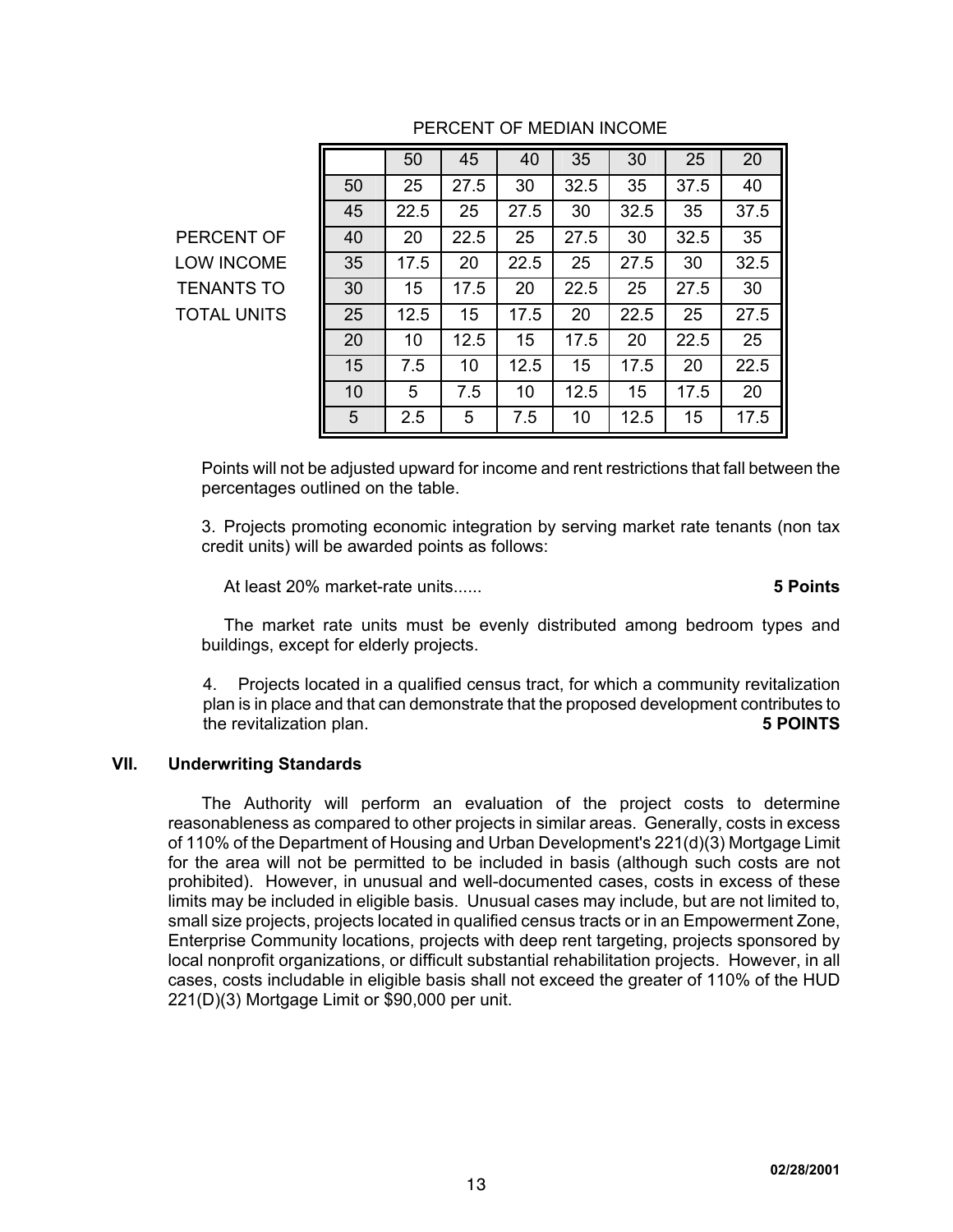In conducting its evaluations, the Authority will apply the following reasonableness standards in regard to fees:

- 1. Consultant Fees (excluding "consultants" normally used in the development process, such as market analysts, environmental consultants, construction manager/consultant when not included in the construction contract, etc) - Must be included in and paid from the developer fee.
- 2. Developer Fees -The combined total of the developer fee, developer overhead, and any consultant fees will be limited to 15% of total development cost, not to exceed \$1,000,000. This is calculated as 15% of the total development cost minus the developer fee, developer overhead, and consultant fees.
- 3. For projects involving acquisition and rehabilitation, an amount equal to at least 5% of the acquisition cost must be allocated to acquisition for purposes of attribution to the developer fee.
- 4. A maximum of 70% of the developer fee can be used for project costs.
- 5. General Requirements 6% of construction contract, exclusive of builder profit, builder overhead, and general requirements.
- 6. Builder Overhead 2% of construction contract, exclusive of builder profit and builder overhead.
- 7. Builder Profit 6% of construction contract, exclusive of builder profit.
- 8. Newly constructed projects of 50 units or less, which will be financed by Rural Housing Services or will be located in rural areas, may aggregate general requirements, builder overhead, and builder profit to a maximum of 20% of the construction contract.
- 9. Construction manager**/**consultant fee when not included in the construction contract - maximum of \$50,000.
- 10. For projects involving rehabilitation, the hard construction costs for the rehabilitation of the buildings must not be less than \$5,000 per unit.
- 11. Identity of Interest If an identity of interest exists between the sponsor and the general contractor, incentive fees may only be paid to the extent that they are included in the above mentioned fee limitations. A general contractor may act as a subcontractor and may be entitled to additional overhead and profit otherwise payable to an independent subcontractor. However, the general contractor's overhead, profit, and general requirements that may be included as allowable project costs are limited to the percentages noted above.

In determining the feasibility of a project over the compliance period, the Authority has established minimum and maximum standards for operating expenses, vacancy rates, increases in operating costs and expenses, project income, debt service coverage ratio, operating reserves, and replacement reserves.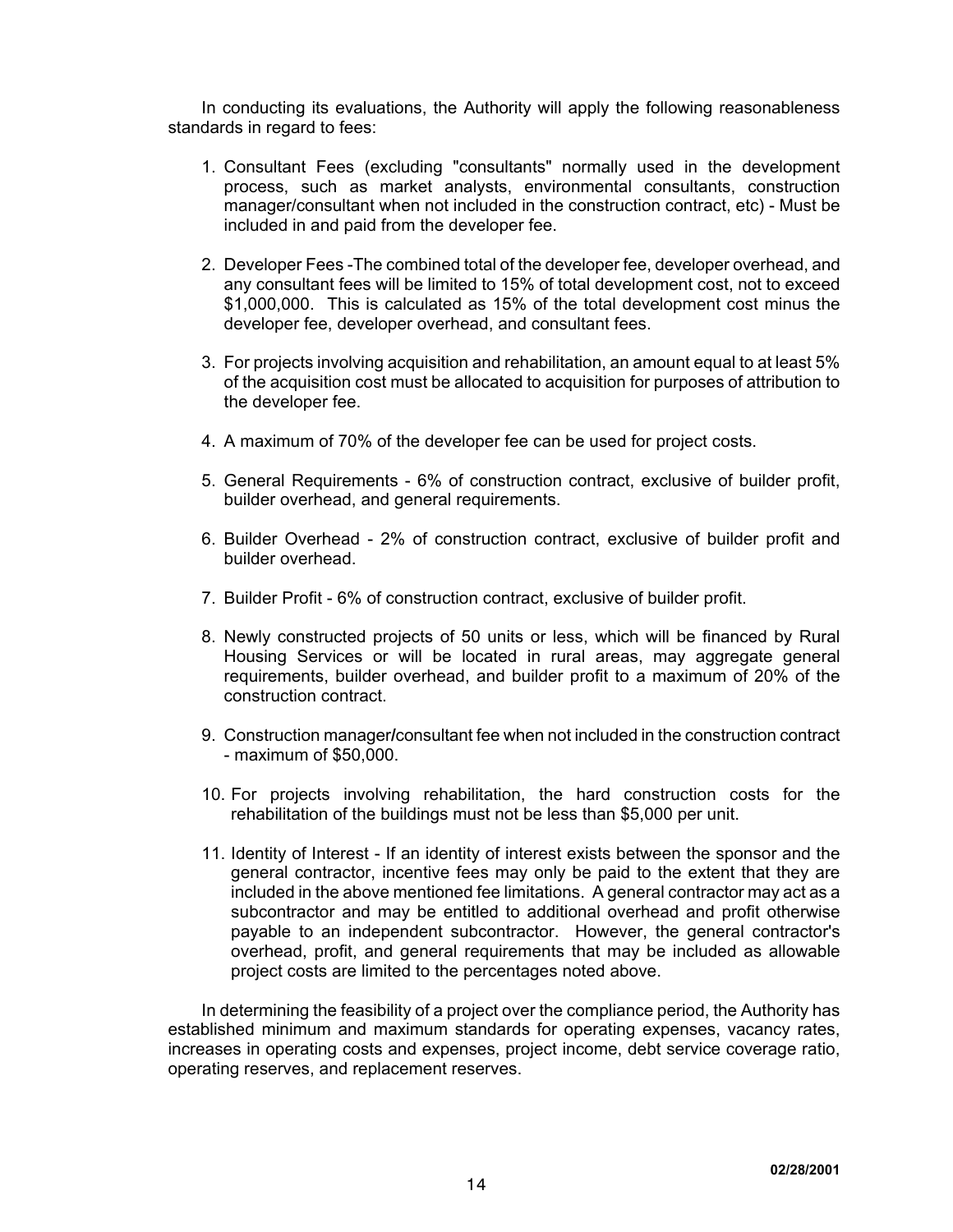## **VIII. First Evaluation and Award of Reservations**

Project applications which include all required information and documentation in a form and manner acceptable to the Authority, and receive a score of at least 50 points will be eligible to be evaluated for receipt of a Reservation of tax credit. Prior to this evaluation, the preferences set forth at Section 42(m)(1)(B)(iii), namely projects serving the lowest income tenants, and projects obligated to serve qualified tenants for the longest periods will be considered. Project applications will then be evaluated and the highest priority for Reservation of tax credit will be given to those projects as to which the highest percentage of the housing credit dollar amount is to be used for project costs other than the cost of intermediaries, unless granting such a priority would impede the development of projects in hard-to-develop areas.

Projects receiving the same score will be ranked according to the following criteria: 1) if the entire amount in the non-profit set-aside has not been awarded, a project that meets the non-profit criteria; 2) a project receiving readiness to proceed points; 3) a project serving the largest percentage of tenants with incomes at or below 40% of the statewide median income; 4) projects located in a qualified census tract, for which a community revitalization plan is in place and that can demonstrate that the proposed development contributes to the revitalization plan; 5) a project's needs score; and  $6$ ) a project which will be located in a distressed area.

The evaluation will consider the project's economic feasibility and financial viability over the credit period and will consider project costs and expenses. If the project is not feasible over the fifteen-year credit period, the project will be rejected. An equity gap calculation will also be performed to ensure that only the amount of credit necessary to make the project feasible will be awarded. The equity gap is determined by subtracting the syndication costs, all permanent financing amounts, and any other applicable amounts from the total development cost (after deductions are made for excess fees). This total is then compared to the value of the credit that the project is eligible to receive based on its qualified basis. The amount of credit awarded will be that for which the value is the lesser of the two.

Once the Authority has conducted the evaluation and determined the amount of tax credit to be reserved, it will issue a Reservation on its prescribed form to the applicant.

Reservations issued in the March and July funding rounds shall be valid for 120 days from the date of issuance by the Authority, at which time all documentation required for a Commitment will be submitted to the Authority. All projects with a valid Reservation or Commitment will be required to obtain a Placed-In-Service or Carryover Allocation no later than December 31 of the same calendar year.

The Authority, at the time it issues the Reservation, shall notify the chief executive officer of the locality in which the project is to be located of the proposal, and shall give reasonable opportunity for comment by that chief executive officer.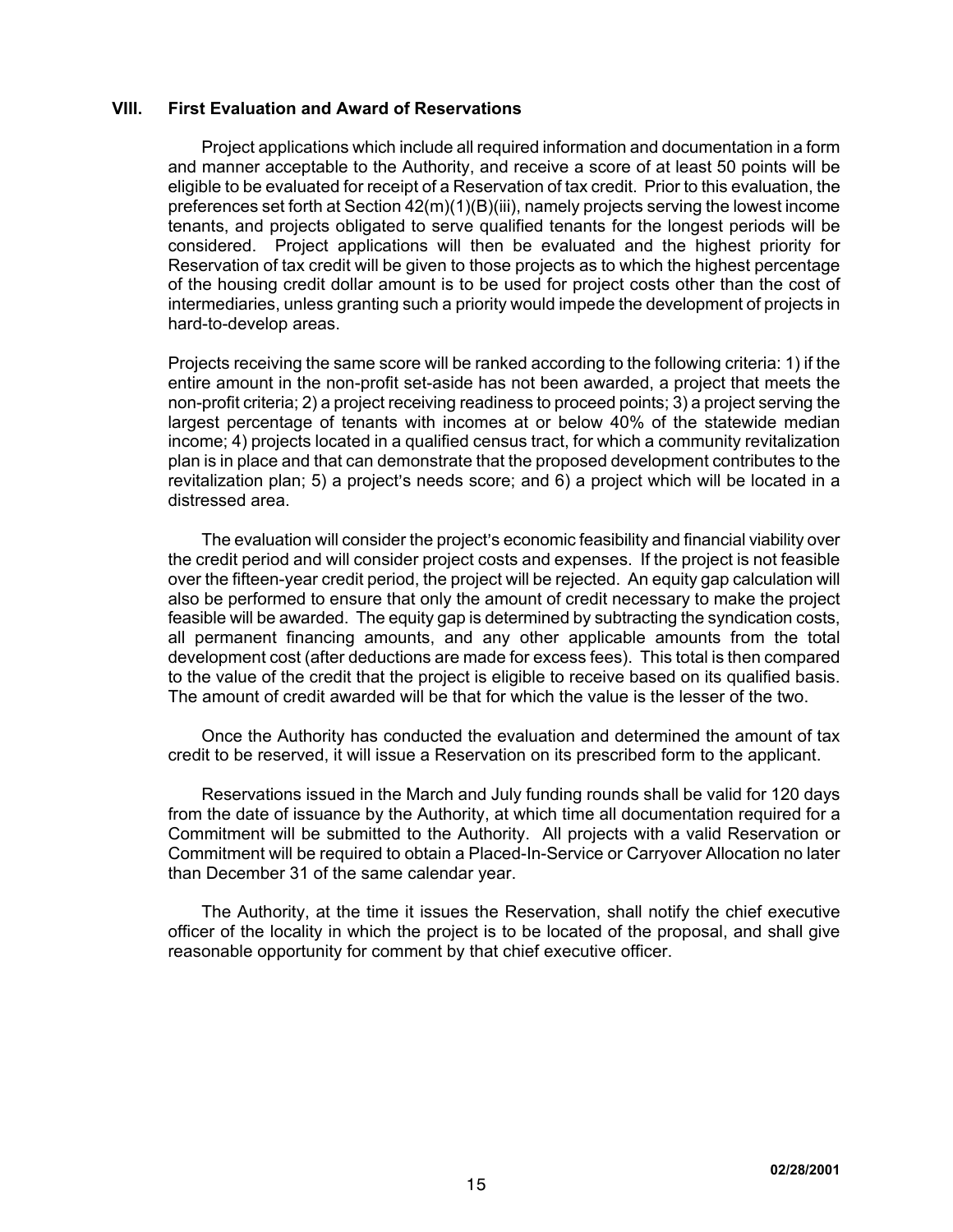Reservations, Commitments, and/or Carryover Allocations are non-transferable either to another entity or within the same entity where there is a change in control or general partner interests, except with the express written consent of the Authority, it being the explicit intention of this plan to prevent one party from obtaining such a Reservation, Commitment, and/or Carryover Allocation in order to sell or "broker" its interest in the proposal (except for syndication purposes). Because all representations made with respect to the sponsor, its experience and previous participation are material to the evaluation made by the Authority, it is not expected that the Authority's consent will be granted for such transfers unless a new application is submitted and scores no less than the original application.

# **IX. Evaluation of Developments Subject to Subsidy Layering**

The Authority, as Michigan's sole housing credit agency for administration of the low income housing tax credit, and the Department Of Housing And Urban Development (HUD), have entered into a Memorandum Of Understanding which outlines the Authority's Section 911 subsidy layering reviews of projects receiving tax credit and "assistance" from HUD'S Office of Housing. Until such time as guidelines are published and the Authority accepts such delegation, the Authority will not be performing subsidy layering reviews for projects receiving assistance under HUD'S Offices of Public and Indian Housing and Office of Special Needs Assistance Programs.

In connection with the subsidy layering evaluations performed by the Authority as the housing credit agency, the following standards will be applied:

- 1. Builder's Profit (All percentages relate to the construction contract amount, excluding overhead and profit) The Authority may evaluate using up to 6% builder's profit, 2% builder's overhead, and 6% general requirements.
- 2. Following the amending of the Authority's Memorandum Of Understanding with HUD, newly constructed projects of 50 units or less, which will be financed by Rural Housing Services or will be located in rural areas, may aggregate general requirements, builder overhead, and builder profit to a maximum of 20% of the construction contract.
- 3. Sponsor Profit/Developer Fee (Percentages relate to the total development cost as defined by the Authority) The Authority may evaluate using 15% of the project's total development costs, provided, however, that the total developer fee shall not exceed \$1,000,000
- 4. Syndication Expenses The total expenses, excluding bridge loan costs, incurred by the sponsor in obtaining cash from the sale of project interest to investors through public offerings will generally be evaluated as not exceeding 15% of gross syndication proceeds but may, in the event that the Authority determines special market or risk factors to be involved, be evaluated up to 24% of gross syndication proceeds. Similarly, the Authority will generally evaluate private offering expenses at 10% of gross syndication proceeds, excluding bridge loan costs, but may use a figure of up to 15%.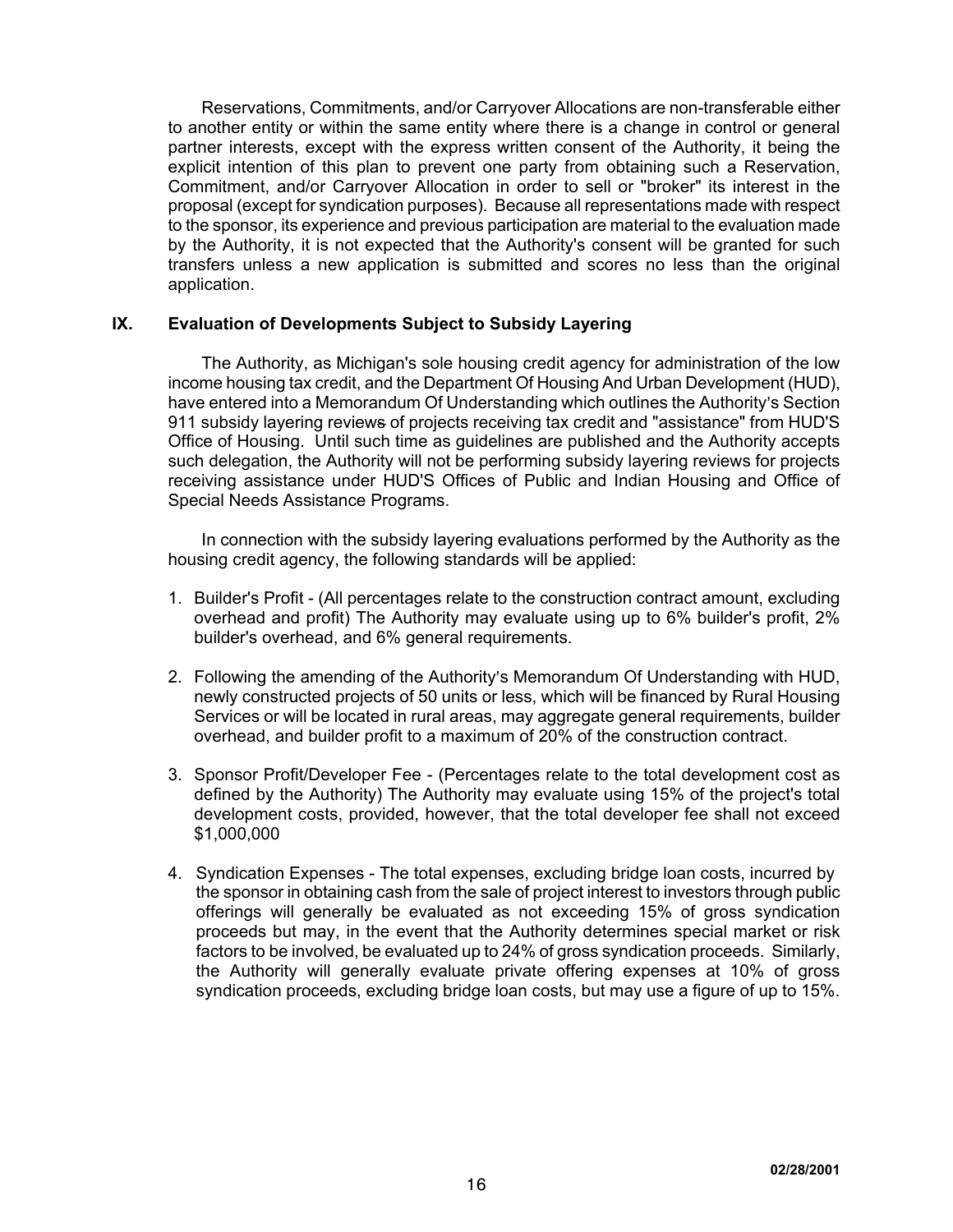5. The Authority will, in its evaluation, apply an applicable market rate, expressed in cents netted per dollar of credit as of the project's placed in service date, in calculating maximum low income housing tax credit, and valuing all payments, whether by installment or in one lump sum. This applicable market rate will be based upon factors including the project's market value, comparable, contemporary syndications, and the Authority's judgment regarding market trends. Where a higher than usual ownership percentage is retained, the following will apply: if an owner retains between a 5-50% interest, an additional \$.10 will be added to the applicable market rate, and if ownership of over 50% is retained, an additional \$.20 will be added to the market rate used for the evaluation.

With regard to these standards, the Authority may choose to evaluate using less than the standards set forth herein.

# **X. Second Evaluation and Commitment**

Prior to the expiration of the Reservation, the sponsor must submit to the Authority acceptable evidence of the following:

- 1) Firm commitment and certification of all federal, state, and local subsidies which will apply to the project.
- 2) Firm commitment(s) for construction and permanent financing (for RHS projects, the 1944-51 or a letter signed by an official of RHS which commits funds to the project; for conventional construction and permanent financing, letters of commitment from the lender which are accepted by the sponsor, or signed mortgage documents; for Authority financing, a copy of the Mortgage Loan Feasibility Resolution).
- 3) Necessary local approvals, including zoning (for rehabilitation projects a letter from the municipality must be submitted, stating that the zoning is compatible with the proposed use of the buildings), the project specific tax abatement ordinance or an area-wide tax abatement ordinance with a qualifying resolution which meet Authority requirements (for projects located in the City of Detroit, the project specific tax abatement resolution, or the Detroit tax abatement ordinance and a letter from the City of Detroit stating that the project is eligible for tax abatement), and final site plan approval. (For rehabilitation projects, a letter from the municipality indicating that the relevant board or commission of the municipality has reviewed the proposal, including the level of rehabilitation work to be completed, the site, and that no further plan approvals are necessary.)
- 4) Letter of intent from the equity provider indicating that review of the project has begun, and stating the amount of equity to be paid, the timing of such payments, the amount of credit expected by the investor, and which is accepted by the sponsor.
- 5) Certification from the equity provider that it has received a letter of intent that has been accepted by the sponsor.
- 6) Project schedule (updated).
- 7) Pro-forma financial information (updated).
- 8) Sources and uses Statement (updated).
- 9) Formation of ownership entity (Documentation received by the Corporation and Land Development Bureau, where applicable).
- 10) A capital needs assessment for rehabilitation projects.
- 11) An appraisal for all acquisition/rehabilitation projects; and an appraisal of the land for all new construction projects where there is an identity of interest between the seller and purchaser.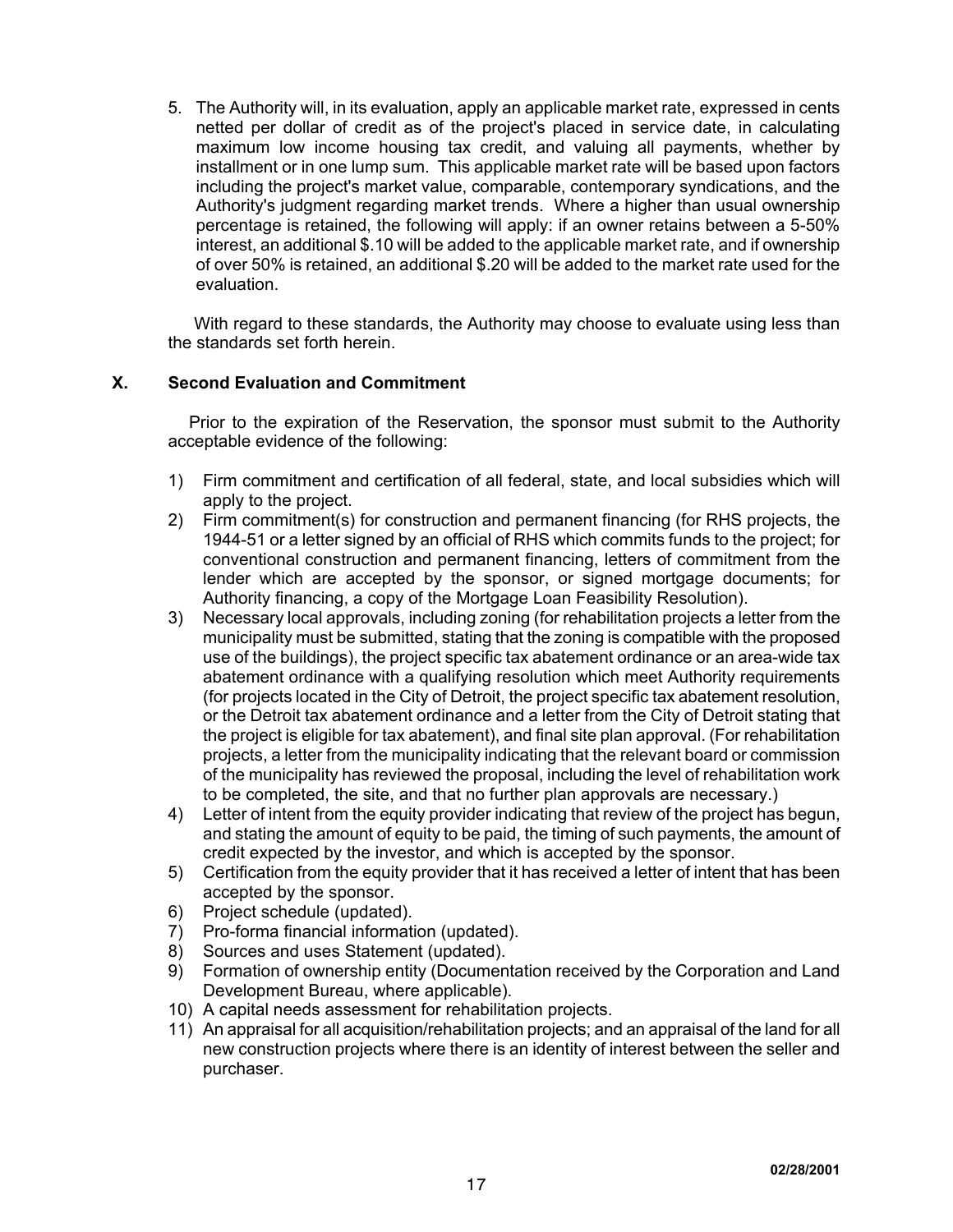Upon receipt of this information, the Authority will conduct a second financial evaluation of the project based on updated information, and will, unless for good cause shown, issue a Commitment to the applicant in the amount the Authority deems necessary and reasonable.

If the Authority, in its evaluation, determines that the value of the credit is less than the applicable market rate, the Authority determined applicable rate will be used to determine the amount of equity. If the value of the credit is greater than the applicable market rate, and would result in a reduction of credit because of the funding gap, the sponsor will be allowed to place the additional proceeds into a project escrow account for at least five years, after which time, if not needed for the project, may be taken out as a developer fee.

Commitments of tax credit authority shall be valid until December 31 of the calendar year in which the Commitment is issued, by which time it is expected that the project will have received a Placed-In-Service or Carryover Allocation.

If changes to the Low Income Housing Tax Credit Program as enacted by Congress in any given calendar year so dictate, Reservations and/or Commitments of such authority may be subject to different expiry dates depending on the nature of any changes in the federal program.

# **XI. Carryover Allocations**

A Carryover Allocation will be issued to projects at the time of reservation. Projects that receive an allocation of credit prior to July 1, must provide evidence, acceptable to the Authority and in accordance with any applicable federal regulations, from a Certified Public Accountant no later than December 1 that more than 10% of the project's reasonably anticipated basis has been incurred in the year in which the Carryover Allocation is issued. Projects receiving a carryover allocation on or after July 1 will be given six months from the date of the allocation to incur more than 10% of the project's reasonably anticipated basis and to provide documentation of such to the authority.

In the event that a Commitment has not been issued prior to issuance of a Carryover Allocation, all requirements for the Commitment must be fulfilled within 120 days of the issuance of the Reservation or the Carryover Allocation shall become null and void. In the event that "Readiness to Proceed" points have been awarded to the project prior to issuance of a Carryover Allocation, all requirements must be met within 120 days of the issuance of the Reservation or the Carryover Allocation shall become null and void.

# **XII. Project Reconfiguration and Exchange of Credit**

Project evaluations are performed on the information that is provided in the initial application for reservation. This information is material to the determination of project score, the amount of credit reserved, and the feasibility of the project during the compliance period. Any changes to a project that require a re-scoring or re-evaluation of the application will not be allowed from time of initial application to placed-in-service.

In certain unusual circumstances, delays may occur which will prevent the project from being placed in service at the end of the second calendar year from the date of the carryover allocation. The Authority may allow the credit to be returned and may issue a carryover allocation in the year in which the credit is returned without the necessity of competing for funding provided certain conditions, including an assessment of facts by the Authority, and the filing of a lawsuit by the applicant, are met.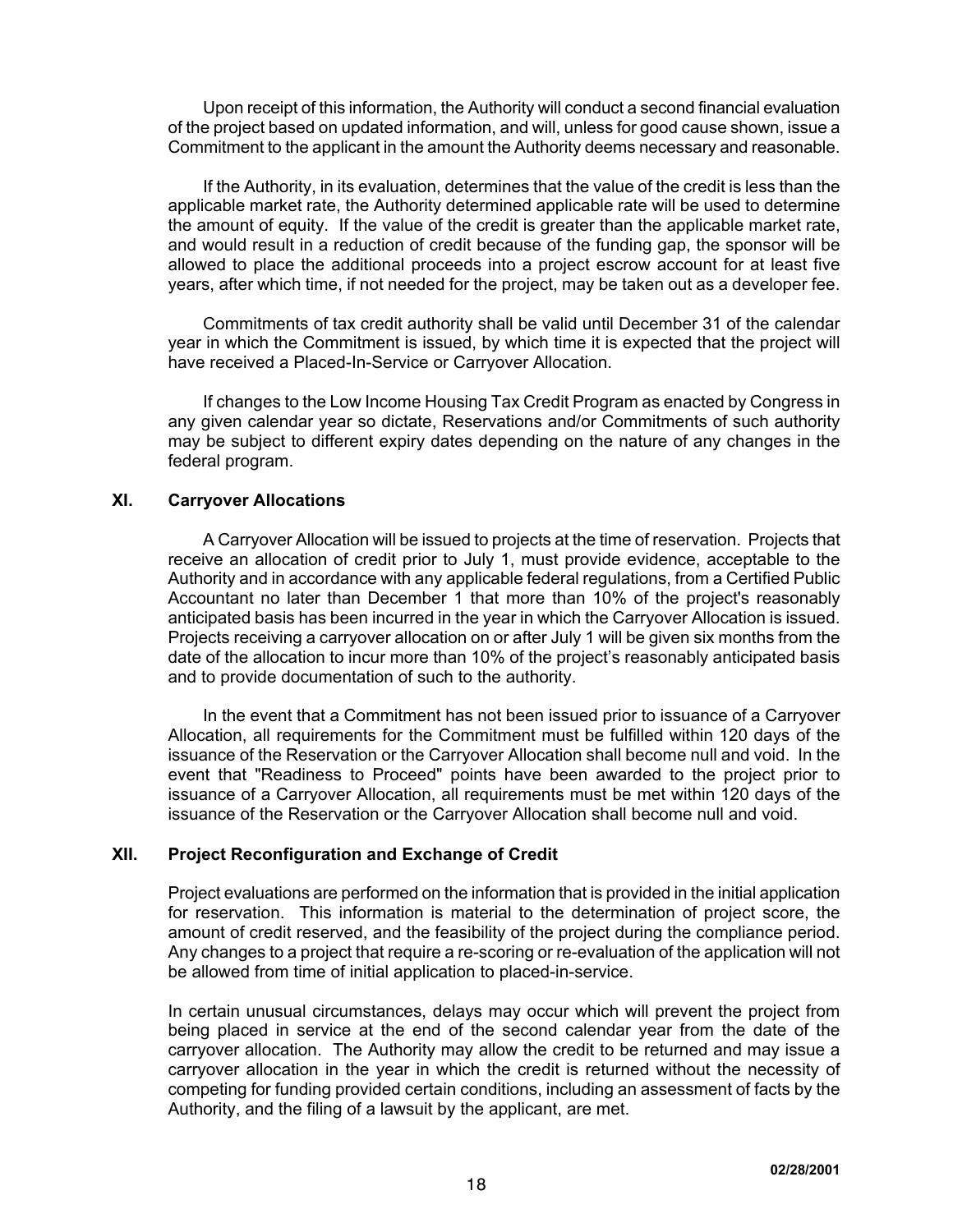At no time will any project be allowed more than three calendar years from the date of initial application to project completion unless approved by the Authority.

#### **XIII. Fees**

All applications must be accompanied by cash or a check in an amount equal to \$100 plus \$5 for each proposed low income unit. This fee is non-refundable and must be paid in each funding round in which a project is seeking to be scored and/or evaluated. The only exception to this is that no additional fee will be charged for applications reconsidered in the second funding round for which no changes or no supplemental information is submitted.

The Authority will charge a fee equal to 4% of the annual tax credit dollar amount awarded to a project. A sum equal to 2% of the annual tax credit dollar amount shall be submitted to the Authority at the time of Reservation. Should a project which has received a Reservation return that Reservation to the Authority within 90 days of its receipt, 50% of the fee already paid shall be refundable; however, after 90 days, 0% shall be refundable. The remaining 2% shall be paid at Commitment. Projects in which the sole general partner is a nonprofit entity or a wholly owned for-profit subsidiary of a nonprofit entity may defer all but the initial application fee, until such time as closing on the equity contribution occurs.

Compliance monitoring fees will be charged for the credit period as follows:

All units for which an allocation of credit was not made by December 31, 2000 must pay the sum of \$300 per low income unit, which amount will cover the entire monitoring period and is payable prior to issuance of Form 8609. All units that received an allocation of credit prior to January 1, 1993, and all projects financed by the Authority that received an allocation of credit before January 1, 1997, may elect to submit a sum equal to \$15 per low income unit on an annual basis for the remainder of the credit period, or may opt to make one payment similar to that described above. All projects that received an allocation of credit prior to January 1, 2001 must pay an additional inspection fee of \$30 for each unit to be inspected once every three years. This fee shall be paid at the time of submission of the annual owner certifications. Failure to submit any compliance or inspection fee will be considered non-compliance.

## **XIV. Tax-Exempt Financed Projects Not Subject to State Volume Cap**

In accordance with Section 42(m)(2)(D) of the Internal Revenue Code of 1986, as amended, projects which do not receive an allocation from the State's credit ceiling because they qualify under Section 42(h)(4) by virtue of being financed with tax-exempt obligations issued after December 31, 1989, must satisfy the requirements for allocation of a housing credit dollar amount under this Plan, and shall be subject to the evaluations required herein, but shall not be subject to the funding rounds.

Authority projects financed with tax-exempt obligations shall be subject to the fees enumerated in Section XII above.